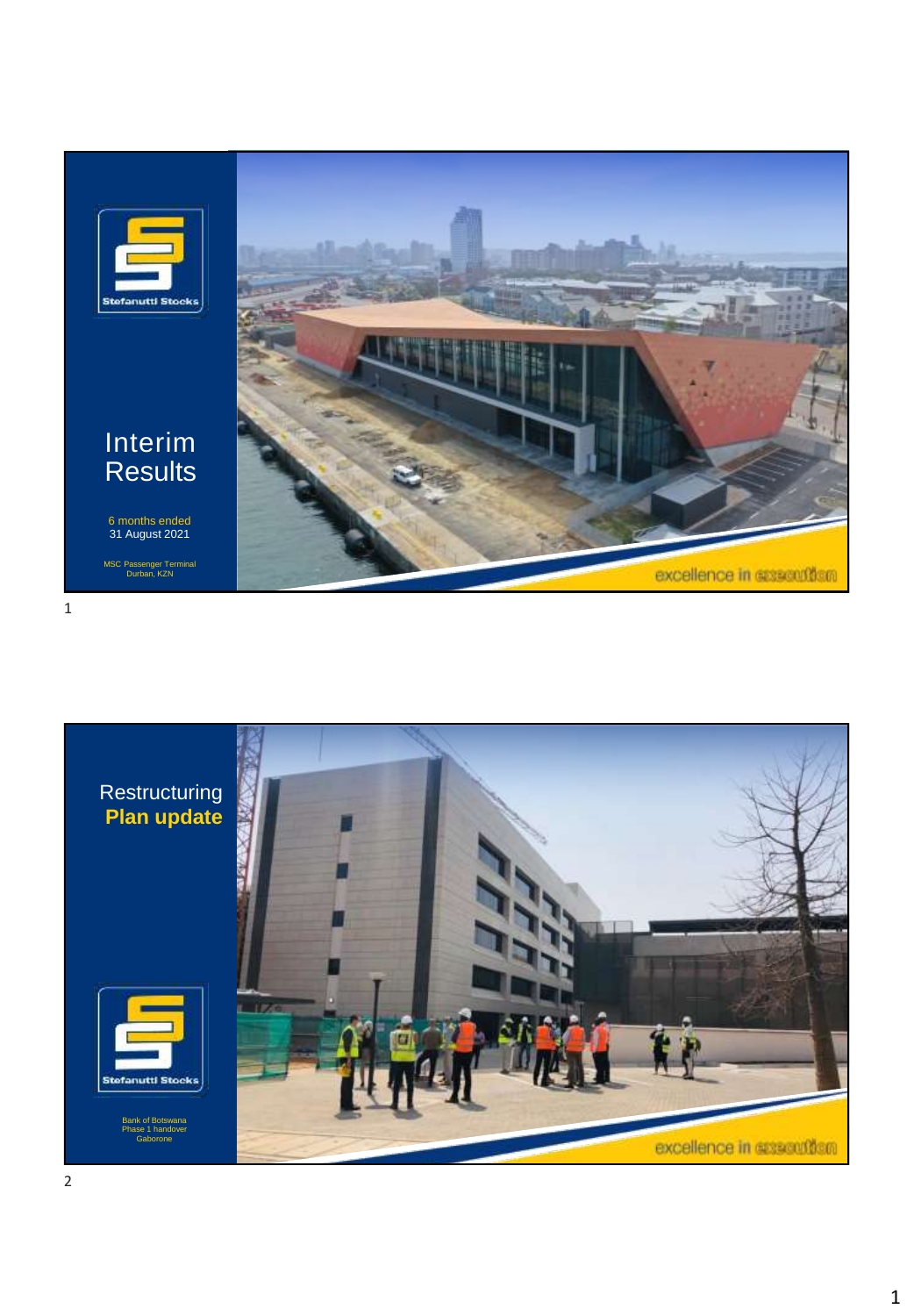

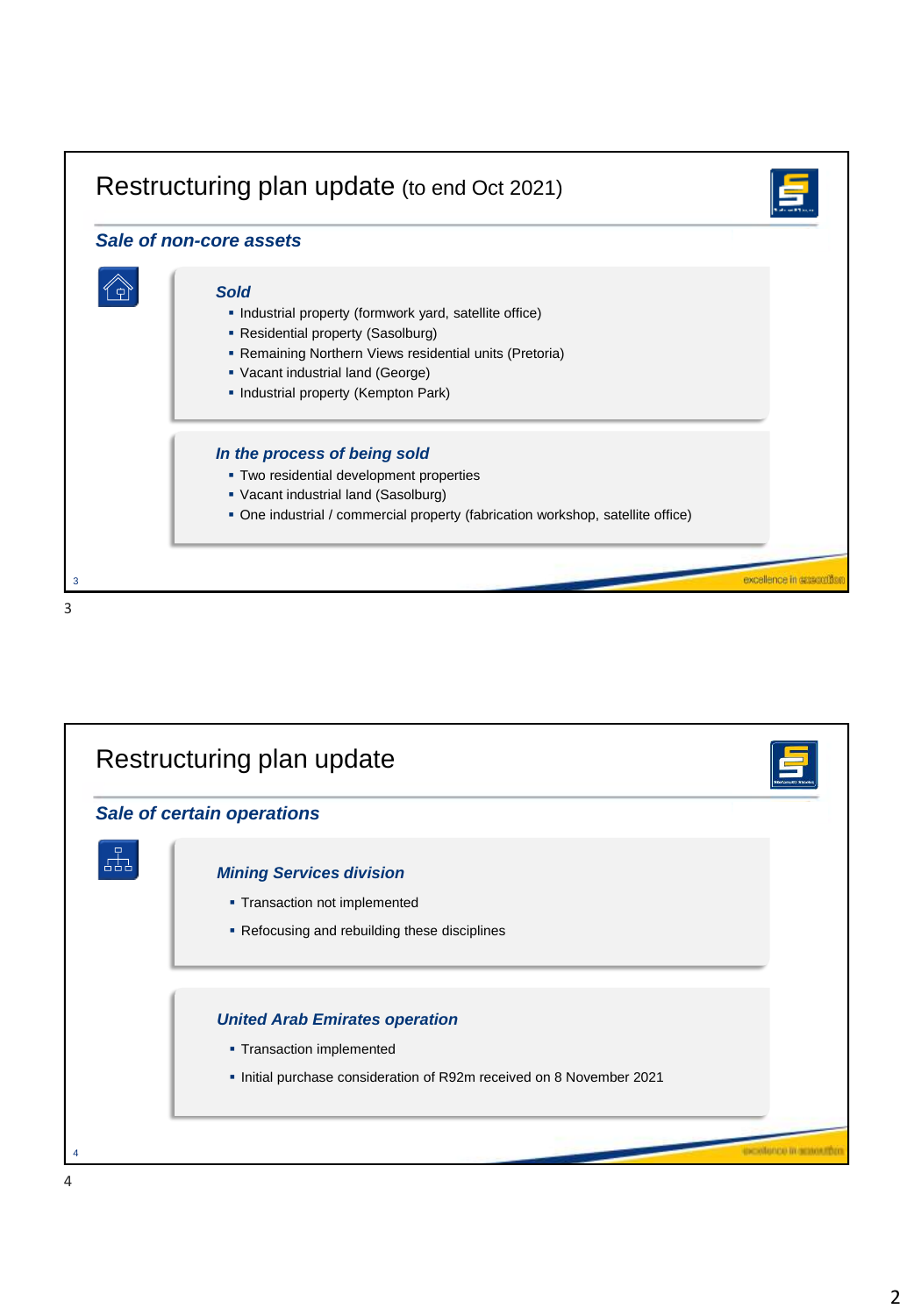

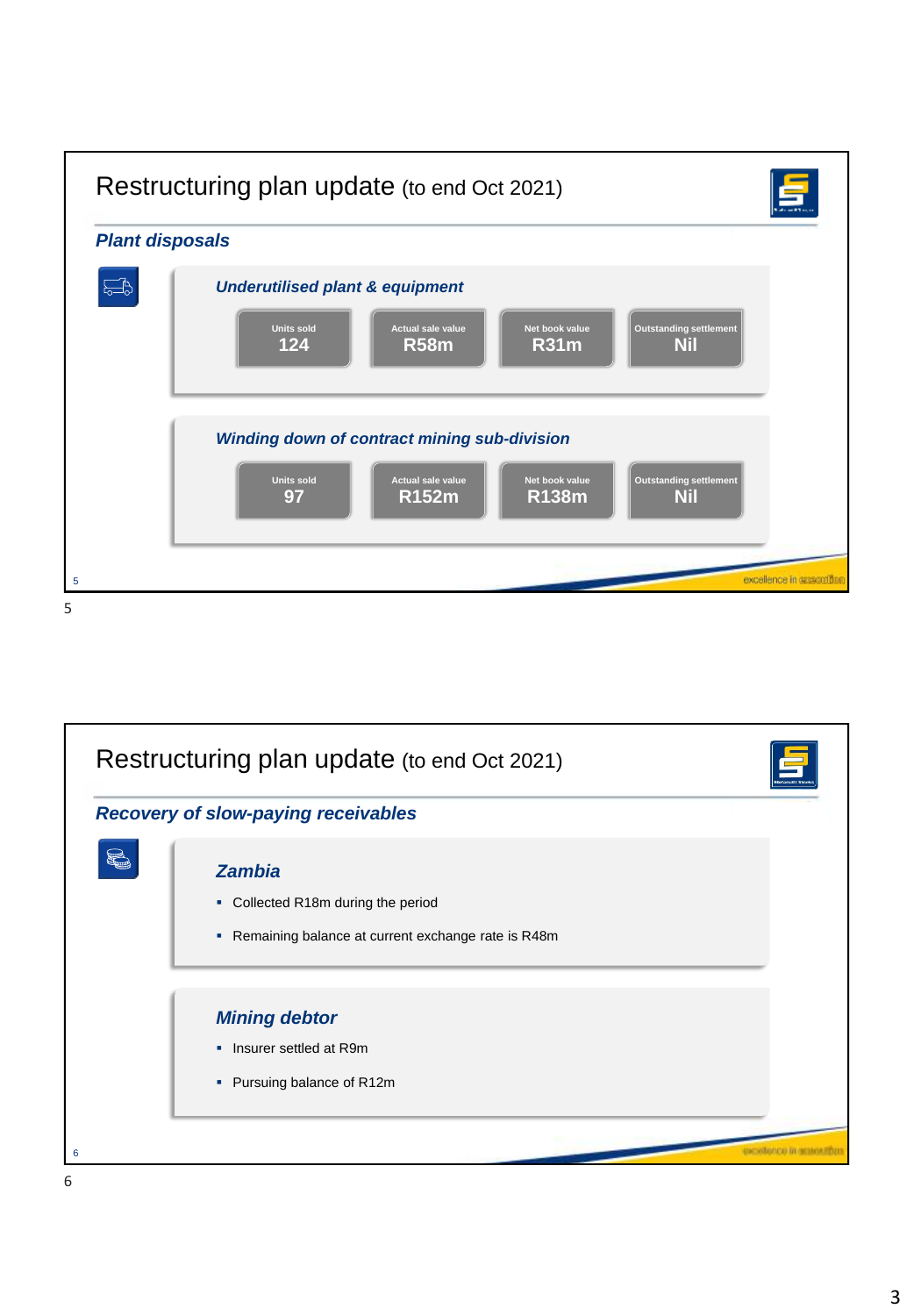

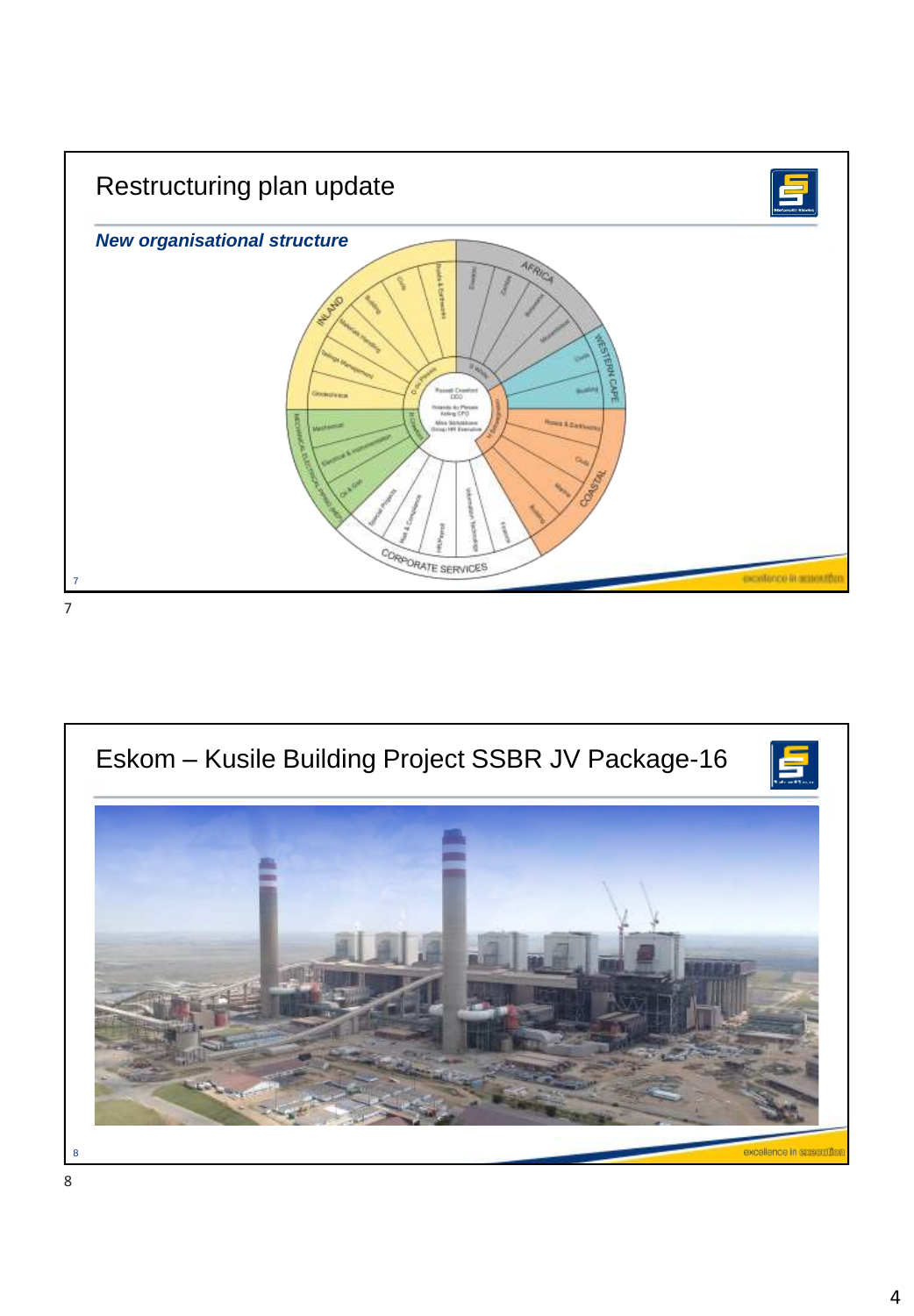

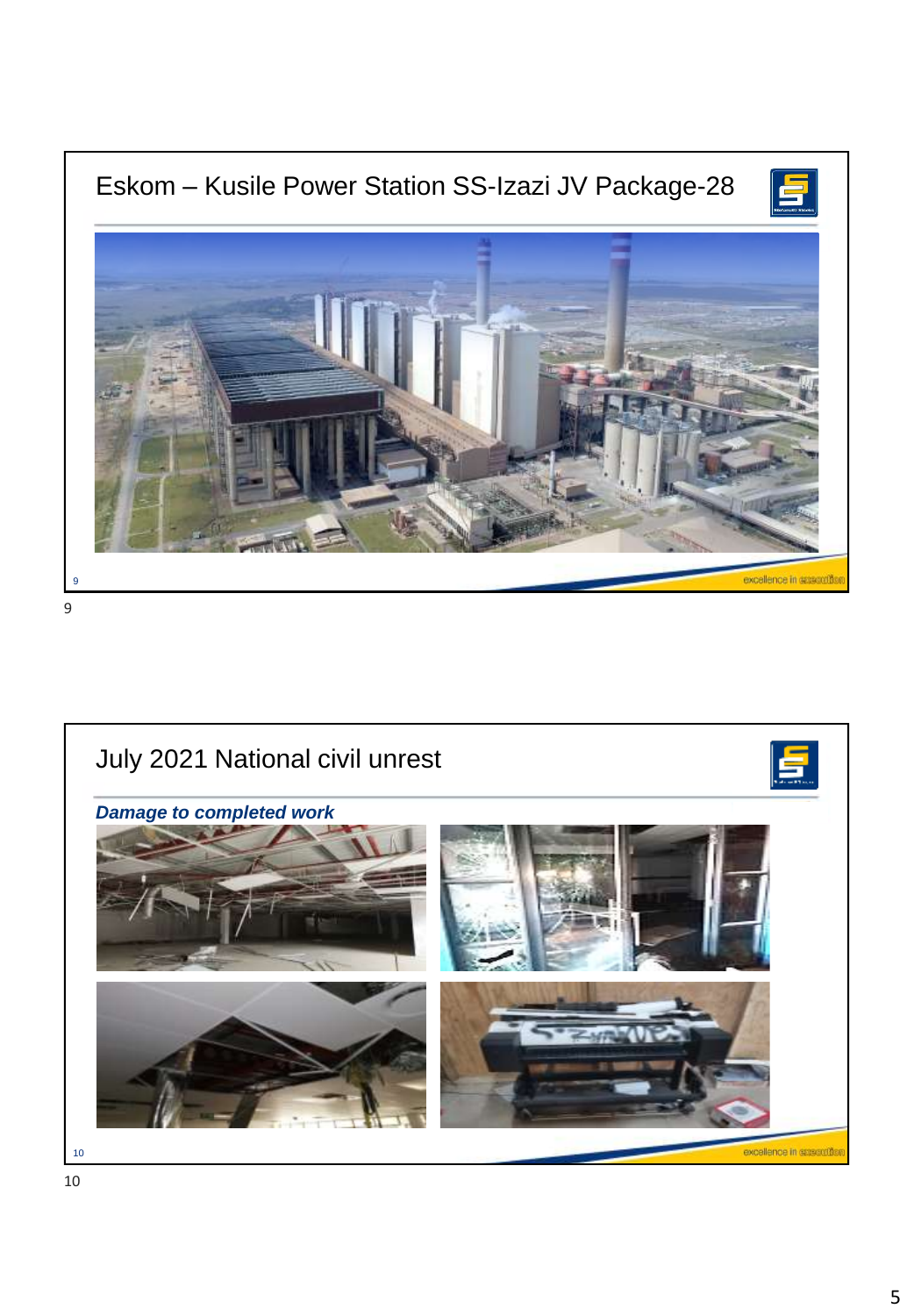

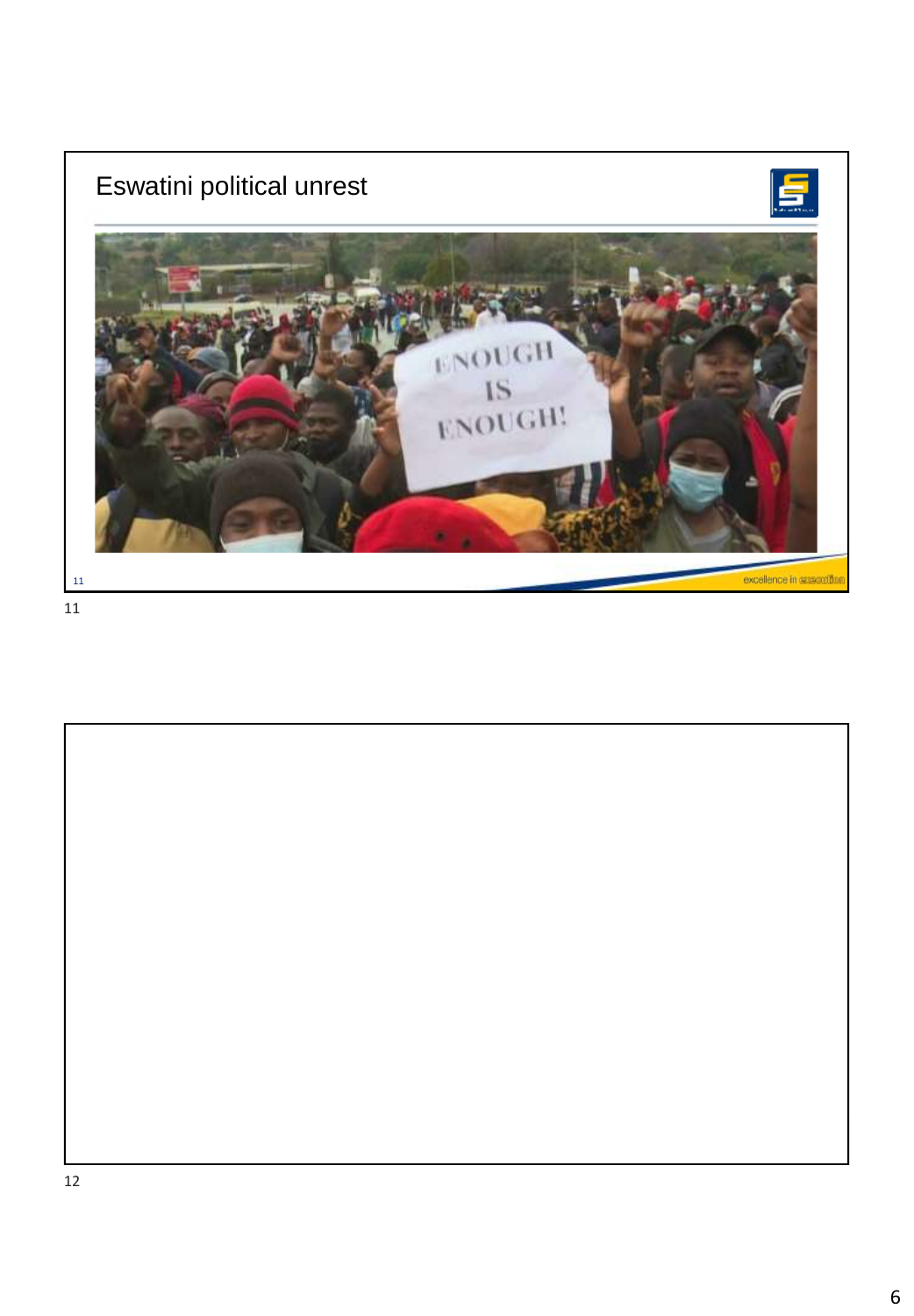

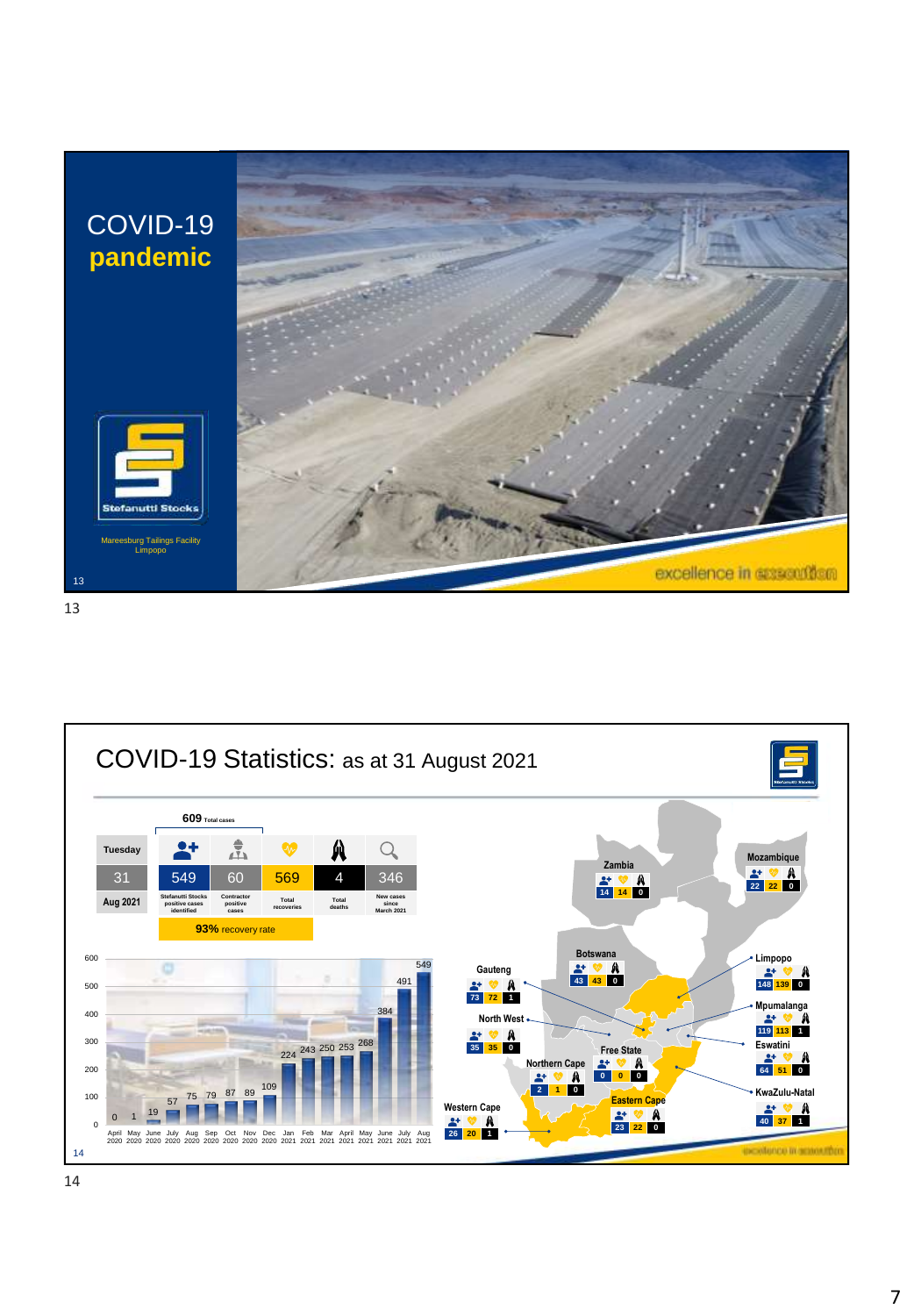

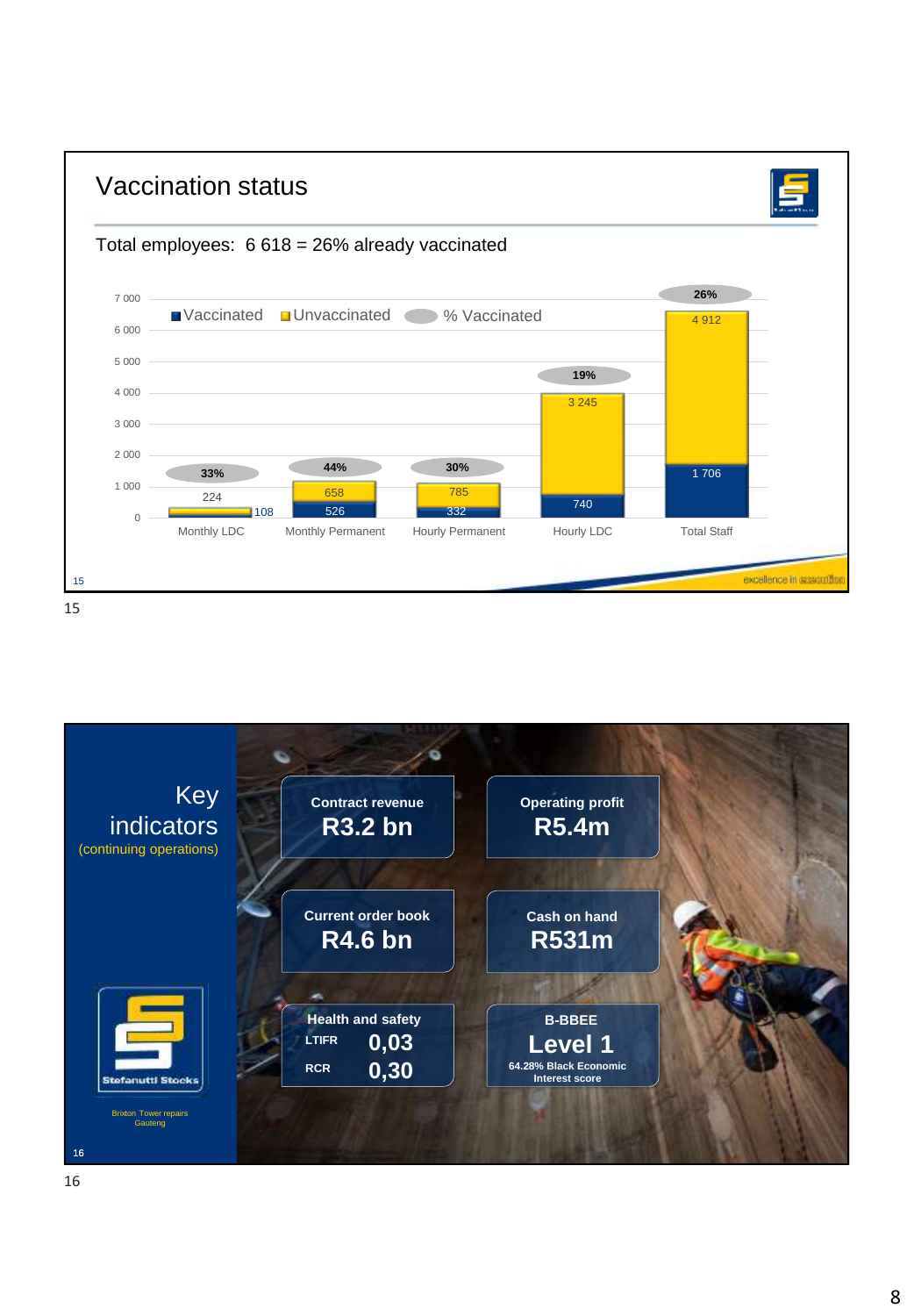# Normalised operating profit



| <b>Rms</b>                                  | <b>Unaudited</b><br>31 Aug 2021 | Restated<br>31 Aug 2020 |
|---------------------------------------------|---------------------------------|-------------------------|
| <b>Continuing operations</b>                |                                 |                         |
| <b>Contract Revenue</b>                     | 3 2 1 7                         | 2 5 5 6                 |
| <b>Operating Profit / (Loss)</b>            | 5                               | (161)                   |
| Adjusted for abnormal items:                |                                 |                         |
| Restructuring costs                         | 48                              | 58                      |
| Legal fees                                  | 10                              | 6                       |
| Other non-operational items:                |                                 |                         |
| Fair value adjustment - property            | 15                              | 8                       |
| Civil unrest                                | 8                               | 0                       |
| <b>Normalised Operating Profit / (Loss)</b> | 86                              | (89)                    |
| Normalised operating margin %               | 2.7%                            | (3.5%)                  |

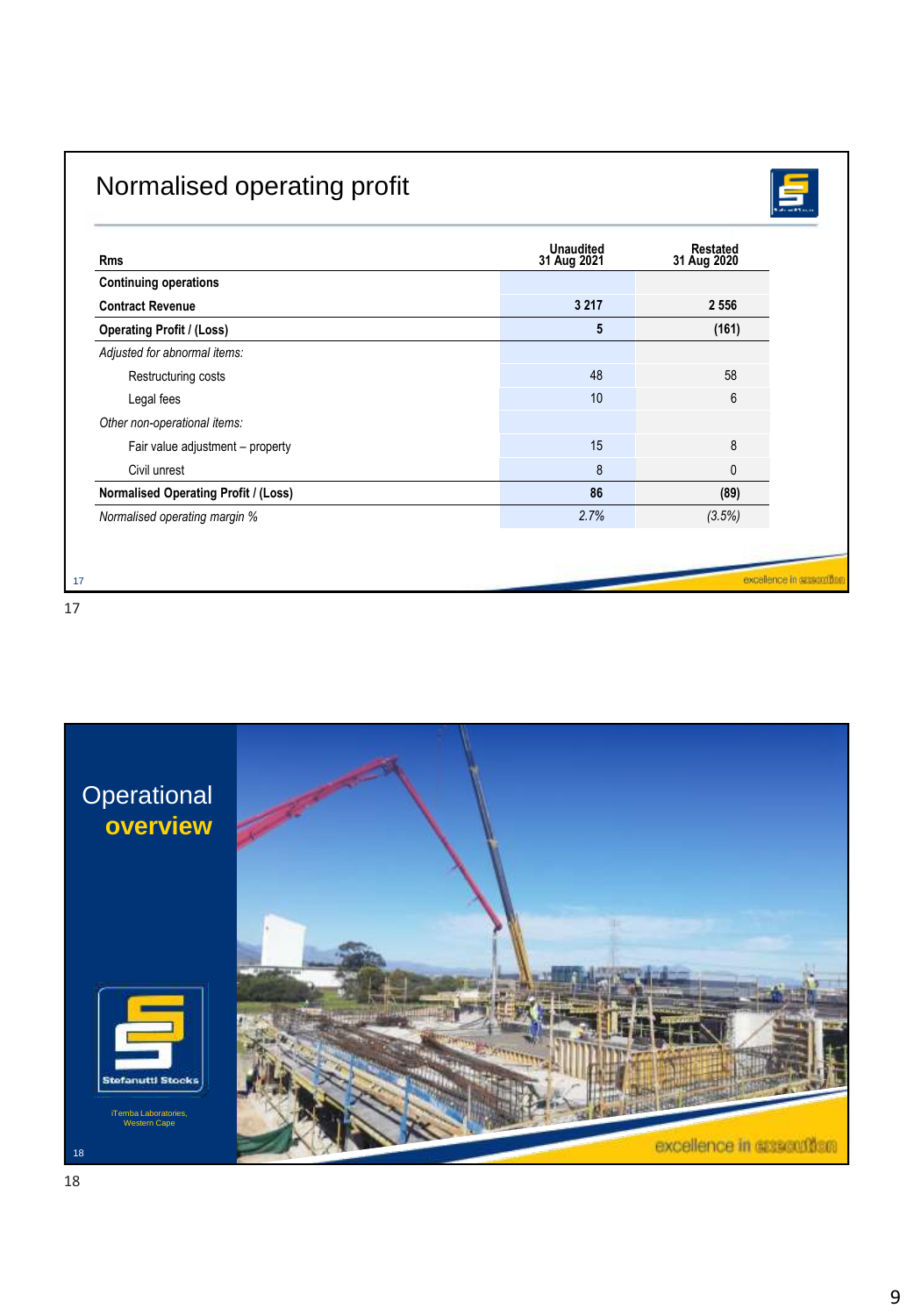

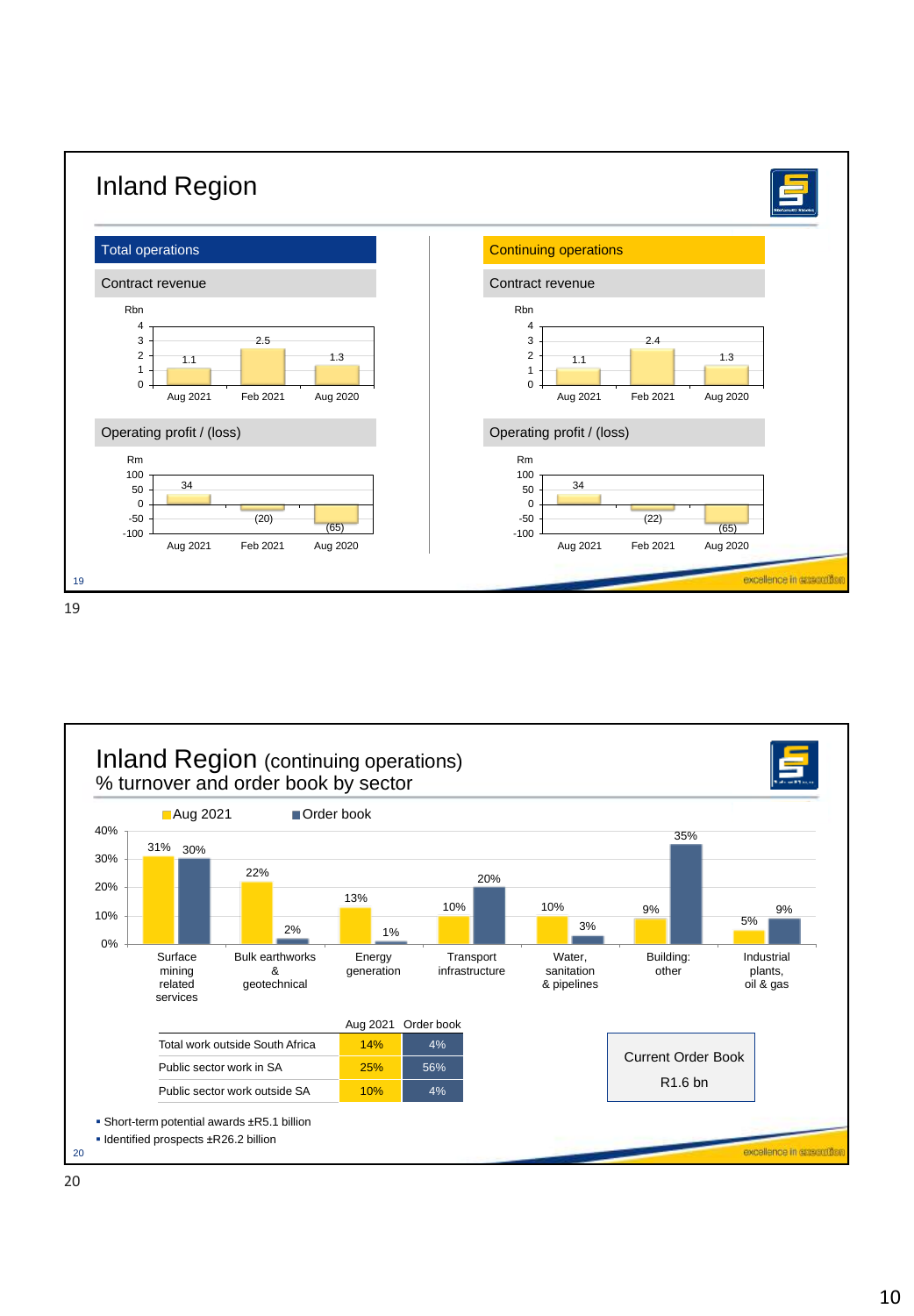

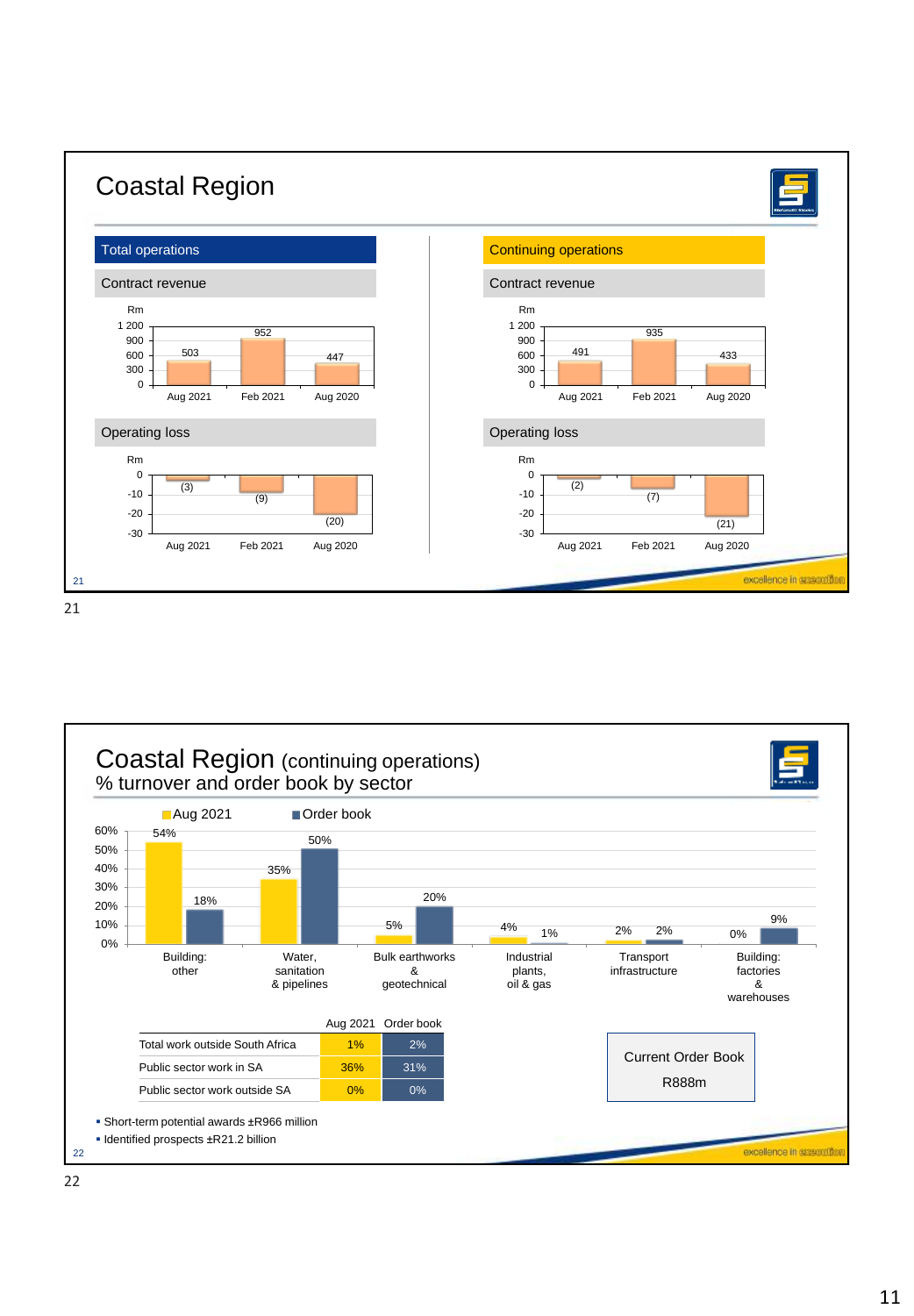

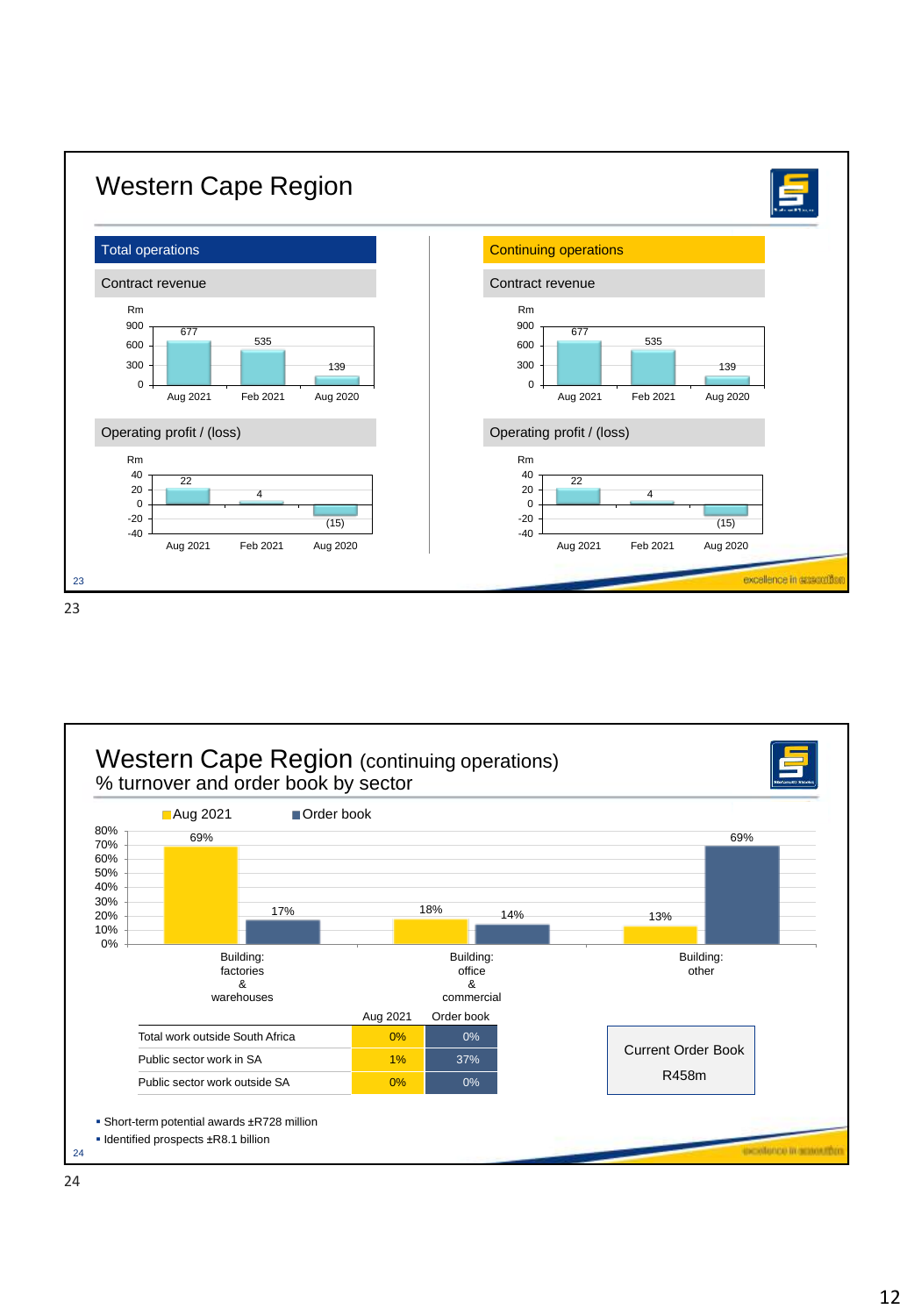

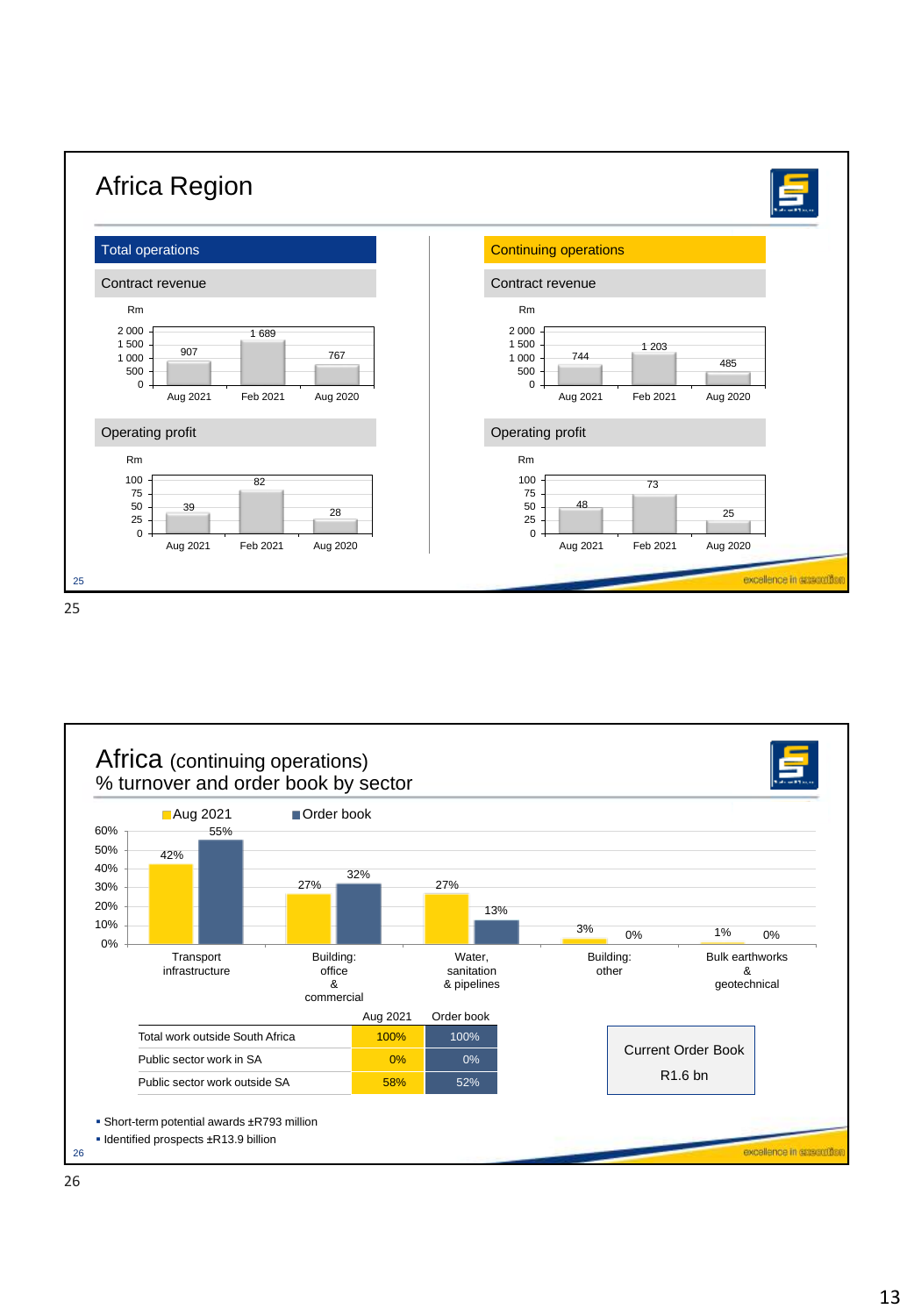

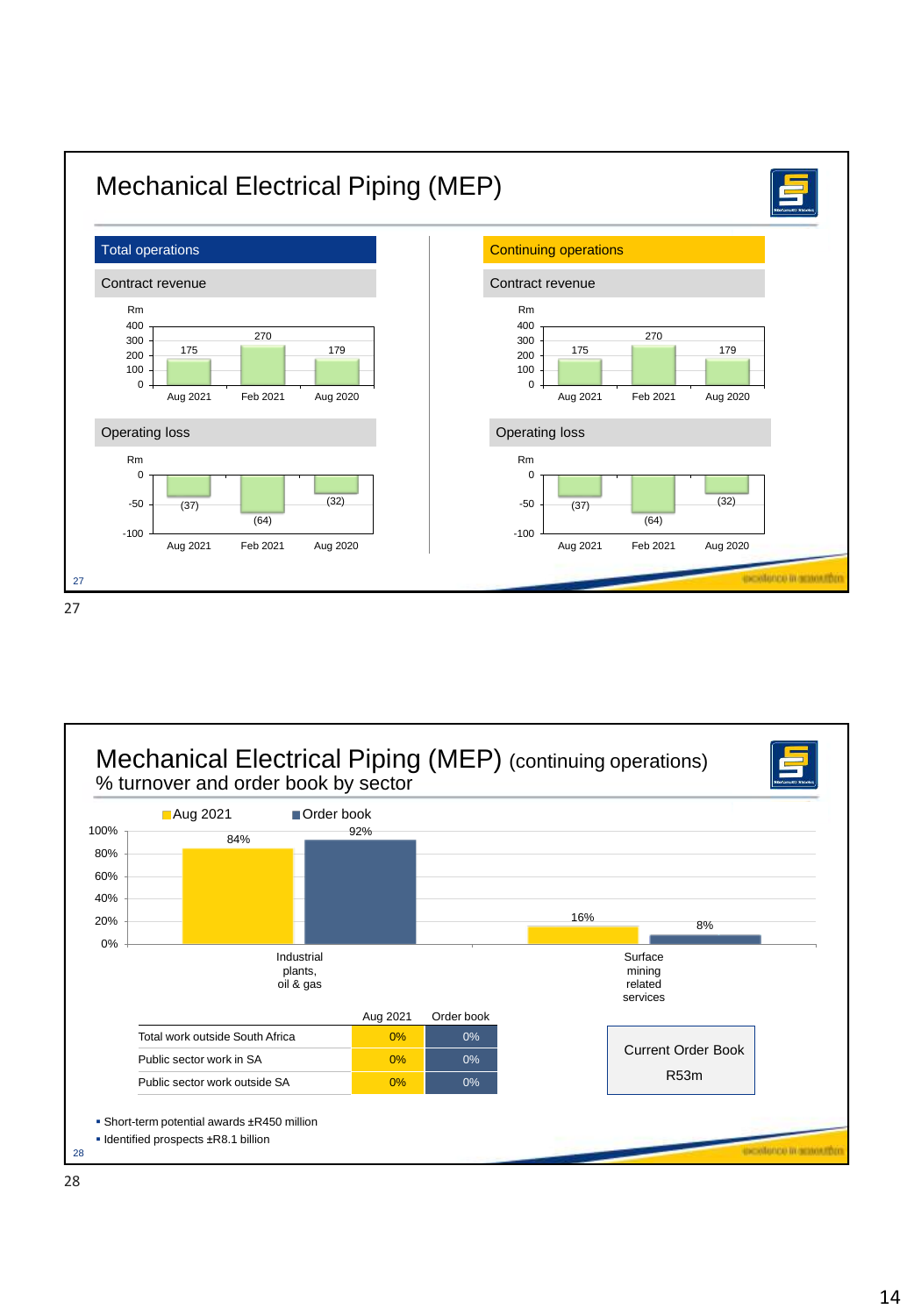

| As at 31 Aug 2020                        |                         |                                 |                                  |                  |            |                |                                                  |
|------------------------------------------|-------------------------|---------------------------------|----------------------------------|------------------|------------|----------------|--------------------------------------------------|
| <b>R'000s</b>                            | Inland<br><b>Region</b> | <b>Coastal</b><br><b>Region</b> | Western<br>Cape<br><b>Region</b> | Africa<br>Region | <b>MEP</b> | Head<br>Office | <b>Total</b><br><b>Operations</b><br>as reported |
| Contract revenue continuing ops          | 1 319 780               | 432 673                         | 139 242                          | 484 736          | 179 381    |                | 2 5 5 5 8 1 2                                    |
| Contract revenue discontinued ops        | 5 2 3 1                 | 14 043                          |                                  | 282 391          |            |                | 301 665                                          |
| <b>Operating (loss) continuing ops</b>   | (65 110)                | (21086)                         | (15002)                          | 25 148           | (32359)    | (52819)        | (161 228)                                        |
| Operating (loss)/profit discontinued ops | (263)                   | 1 573                           | $\sim$                           | 2745             |            | $\overline{a}$ | 4 0 5 5                                          |
| Operating margin % continuing ops        | (4.9%)                  | (4.9%)                          | (10.8%)                          | 5.2%             | $(18.0\%)$ |                | (6.3%)                                           |
| Operating margin % discontinued ops      | $(5.0\%)$               | 11.2%                           |                                  | 1.0%             |            | $\overline{a}$ | 1.3%                                             |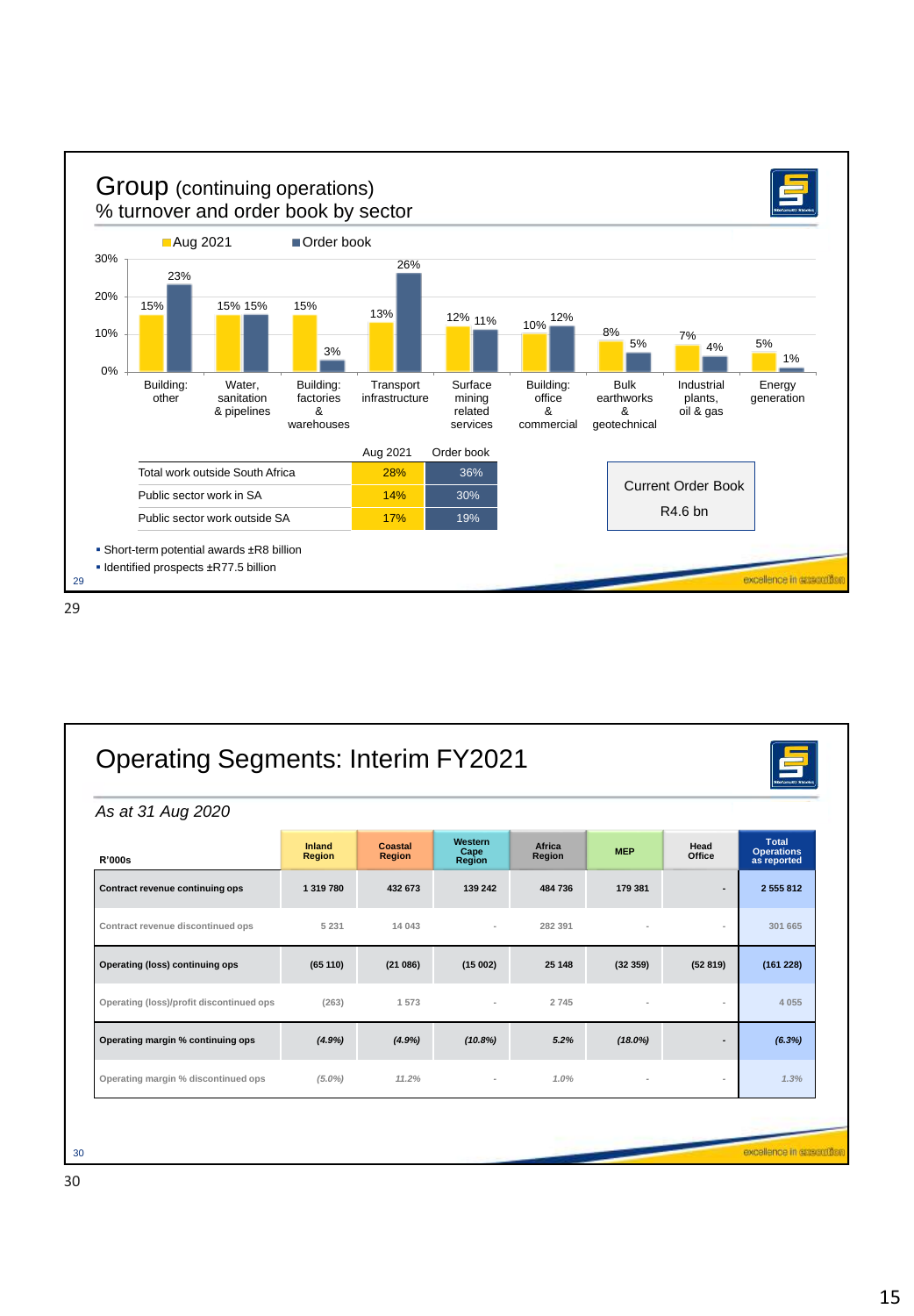# Operating Segments: FY2021

#### *As at 28 Feb 2021*

| <b>R'000s</b>                            | Inland<br><b>Region</b> | <b>Coastal</b><br><b>Region</b> | Western<br>Cape<br>Region | Africa<br>Region | <b>MEP</b> | Head<br>Office | <b>Total</b><br>Operations<br>as reported |
|------------------------------------------|-------------------------|---------------------------------|---------------------------|------------------|------------|----------------|-------------------------------------------|
| Contract revenue continuing ops          | 2 444 672               | 934 603                         | 534 667                   | 1 202 925        | 269 786    | $\overline{a}$ | 5 386 653                                 |
| Contract revenue discontinued ops        | 17329                   | 17 524                          | $\sim$                    | 485 850          |            | $\sim$         | 520 703                                   |
| Operating (loss)/ profit continuing ops  | (22018)                 | (7169)                          | 4 3 2 7                   | 73 224           | (64168)    | (87421)        | (103 225)                                 |
| Operating (loss)/profit discontinued ops | 2 3 8 5                 | (1739)                          | $\blacksquare$            | 8 3 9 0          |            | $\blacksquare$ | 9036                                      |
| Operating margin % continuing ops        | $(0.9\%)$               | (0.8%)                          | (0.8%)                    | 6.1%             | (23.8%)    |                | (1.9%)                                    |
| Operating margin % discontinued ops      | 13.8%                   | (9.9%                           | $\overline{\phantom{a}}$  | 1.7%             |            | $\,$           | 1.7%                                      |
|                                          |                         |                                 |                           |                  |            |                |                                           |
|                                          |                         |                                 |                           |                  |            |                | excellence in essention                   |

| As at 31 Aug 2021                        |                         |                          |                           |                  |            |                          |                                                  |
|------------------------------------------|-------------------------|--------------------------|---------------------------|------------------|------------|--------------------------|--------------------------------------------------|
| <b>R'000s</b>                            | Inland<br><b>Region</b> | Coastal<br><b>Region</b> | Western<br>Cape<br>Region | Africa<br>Region | <b>MEP</b> | Head<br>Office           | <b>Total</b><br><b>Operations</b><br>as reported |
| Contract revenue continuing ops          | 1 130 457               | 491 034                  | 677 025                   | 744 096          | 174 528    |                          | 3 217 140                                        |
| Contract revenue discontinued ops        |                         | 12 280                   | $\sim$                    | 162 867          |            | $\overline{a}$           | 175 147                                          |
| Operating profit/(loss) continuing ops   | 33 978                  | (1895)                   | 21 943                    | 47782            | (37208)    | (59122)                  | 5478                                             |
| Operating (loss)/profit discontinued ops |                         | (829)                    |                           | (8862)           |            | $(71 206)^*$             | (80 897)                                         |
| Operating margin % continuing ops        | 3.0%                    | $(0.4\%)$                | 3.2%                      | 6.4%             | (21.3%)    |                          | 0.2%                                             |
| Operating margin % discontinued ops      |                         | $(6.8\%)$                |                           | $(5.4\%)$        |            | $\overline{\phantom{a}}$ | $(46.2\%)*$                                      |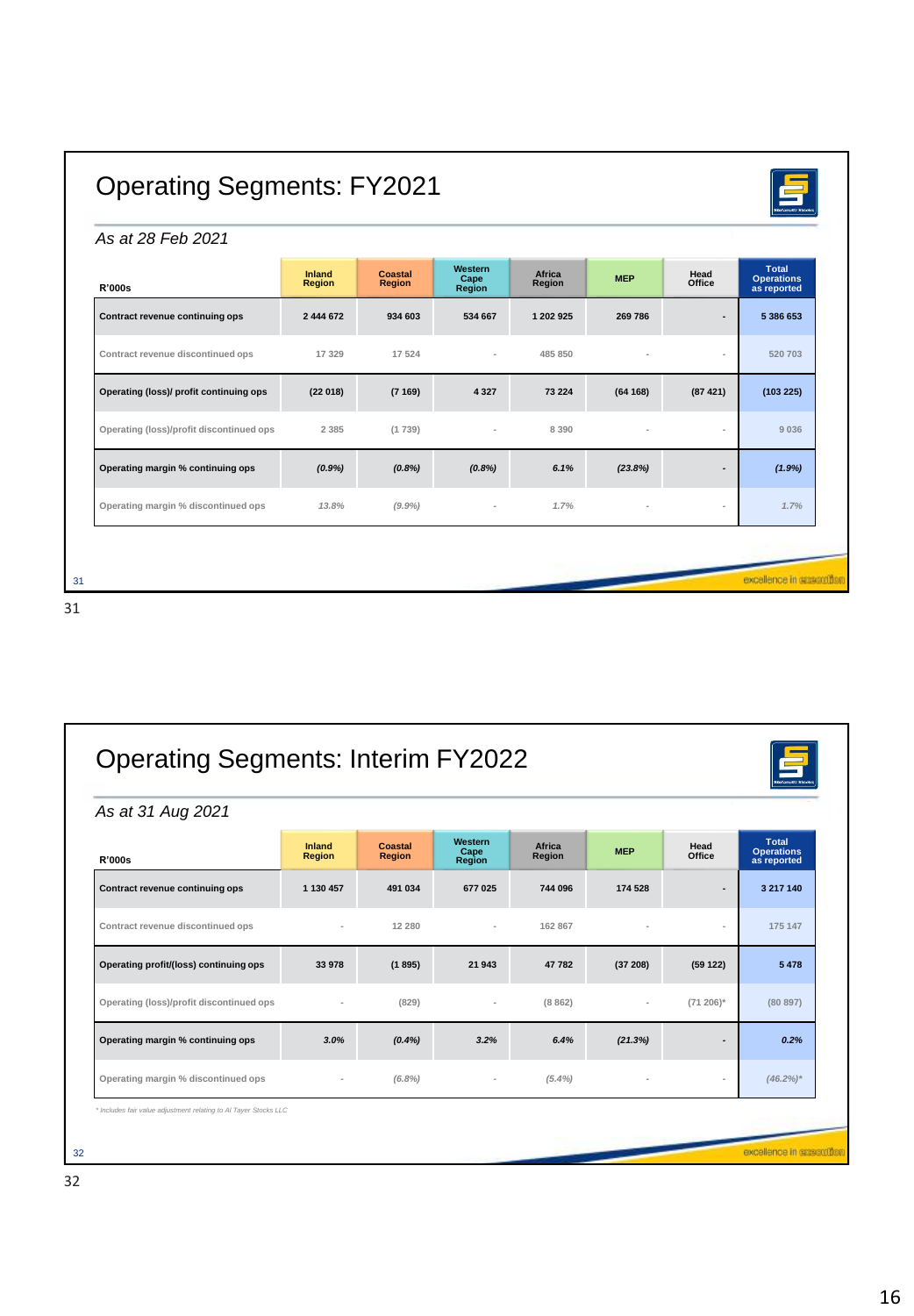

| Contract revenue                              | R3.2bn   |
|-----------------------------------------------|----------|
| Operating profit                              | R5.4m    |
| Adjusted operating profit                     | R63m     |
| Loss after tax attributable to equity holders | (R188m)  |
| Loss per share                                | (61.82c) |
| Headline loss per share                       | (59.88c) |
| Headline loss per share - total operations    | (67.12c) |
| Cash on hand                                  | R531m    |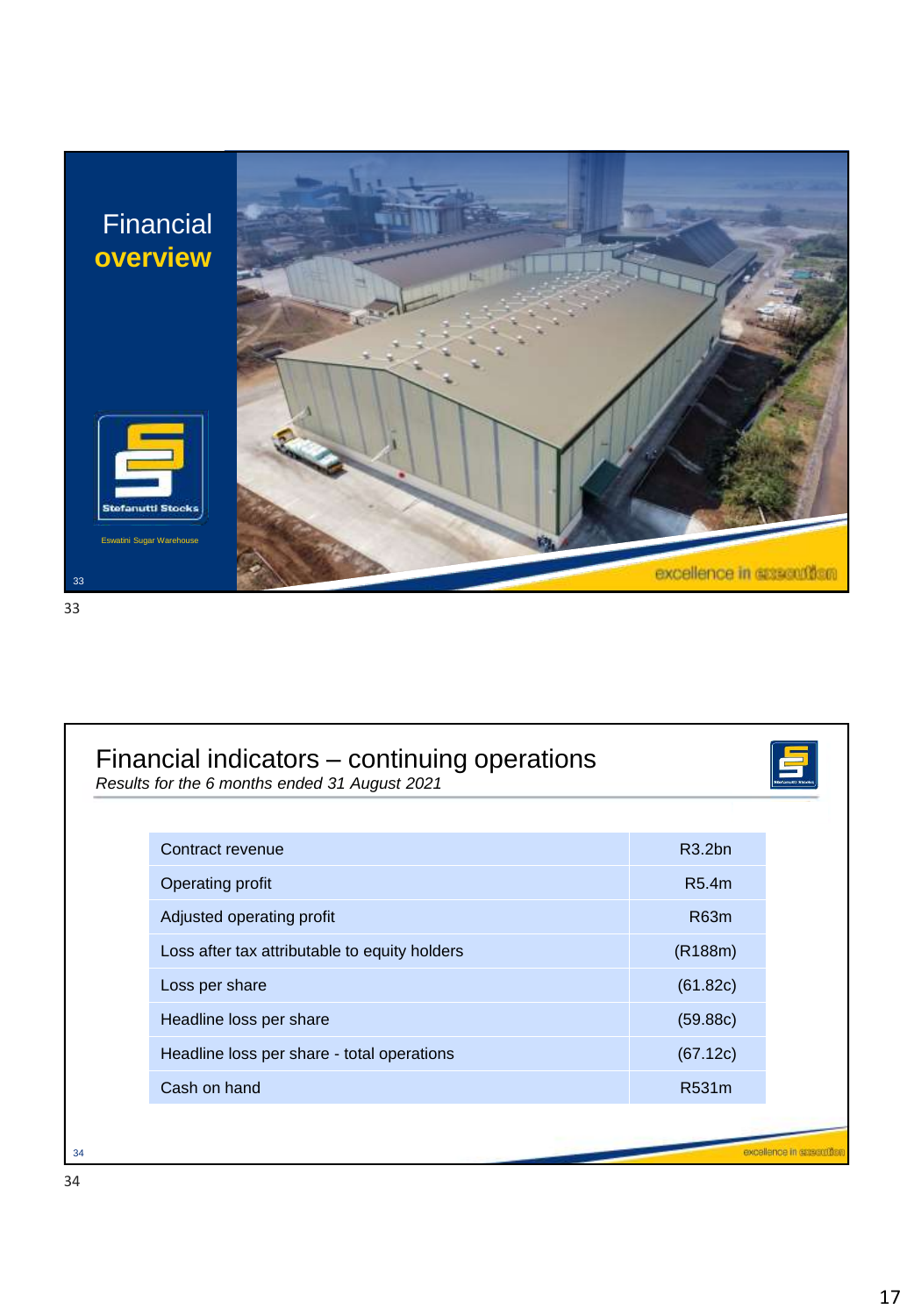### Statement of Profit or Loss



| <b>R'000</b>                                                               | <b>Unaudited</b><br>31 Aug 2021 | <b>Restated</b><br>31 Aug 2020 |
|----------------------------------------------------------------------------|---------------------------------|--------------------------------|
| <b>Continuing operations</b>                                               |                                 |                                |
| <b>Contract Revenue</b>                                                    | 3 217 140                       | 2 555 812                      |
| <b>EBITDA</b>                                                              | 63 173                          | (76126)                        |
| EBITDA %                                                                   | 2.0%                            | $(3.0\%)$                      |
| Depreciation & amortisation, fair value adjustments, and impairment of PPE | (57695)                         | (85102)                        |
| <b>Operating Profit / (Loss)</b>                                           | 5478                            | (161 228)                      |
| Operating margin %                                                         | 0.2%                            | (6.3%)                         |
| <b>Equity accounted investees</b>                                          | (2.263)                         | (5124)                         |
| Net finance costs                                                          | (50261)                         | (46680)                        |
| Loss before tax                                                            | (47046)                         | (213032)                       |
| Taxation                                                                   | (56342)                         | (40 429)                       |
| Loss for the period                                                        | (103 388)                       | (253 461)                      |
| <b>Discontinued operations</b>                                             | (85087)                         | 4 1 8 0                        |
| Loss for the period total operations                                       | (188 475)                       | (249 281)                      |
| Loss attributable to ordinary shareholders                                 | (188475)                        | (245951)                       |
| Headline loss attributable to ordinary shareholders                        | (112 257)                       | (214769)                       |
| Weighted average shares in issue                                           | 167 243 684                     | 167 243 684                    |
| Diluted weighted average shares in issue                                   | 167 243 684                     | 167 243 684                    |
| EPS - Continuing operations (cents)                                        | (61.82)                         | (151.55)                       |
| - Total operations (cents)                                                 | (112.69)                        | (147.06)                       |
| HEPS - Continuing operations (cents)                                       | (59.88)                         | (133.60)                       |
| - Total operations (cents)                                                 | (67.12)                         | (128.42)                       |

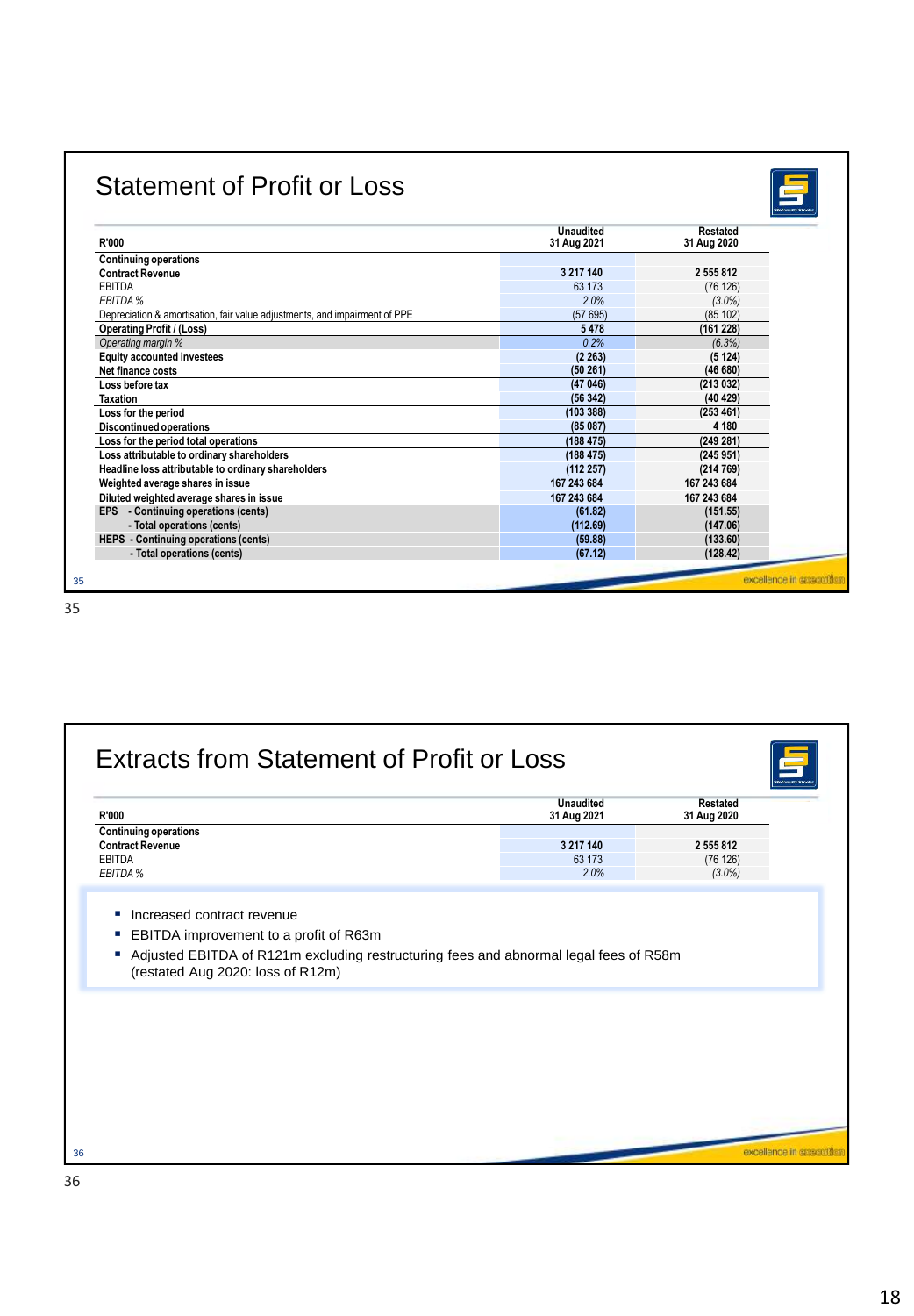## Extracts from Statement of Profit or Loss



| <b>R'000</b>                                                                                                                                                                 | <b>Unaudited</b><br>31 Aug 2021 | <b>Restated</b><br>31 Aug 2020 |
|------------------------------------------------------------------------------------------------------------------------------------------------------------------------------|---------------------------------|--------------------------------|
| <b>Continuing operations</b>                                                                                                                                                 |                                 |                                |
| <b>Contract Revenue</b>                                                                                                                                                      | 3 217 140                       | 2 555 812                      |
| <b>EBITDA</b>                                                                                                                                                                | 63 173                          | (76 126)                       |
| EBITDA %                                                                                                                                                                     | 2.0%                            | $(3.0\%)$                      |
| Depreciation & amortisation, fair value adjustments, and impairment of PPE                                                                                                   | (57695)                         | (85102)                        |
| <b>Operating Profit / (Loss)</b>                                                                                                                                             | 5478                            | (161 228)                      |
| Operating margin %                                                                                                                                                           | 0.2%                            | (6.3%)                         |
| Amortisation, fair value adjustments and impairment of PPE of R17m (restated Aug 2020: R21m)<br>Resulting in an operating profit of R5.4m (restated Aug 2020: loss of R161m) |                                 |                                |
| Excluding restructuring fees and abnormal legal fees, adjusted operating profit is R63m<br>(restated Aug 2020: operating loss of R97m)                                       |                                 |                                |
|                                                                                                                                                                              |                                 | excellence in essentiti        |

| R'000                                                                                                                                                                                                                                                                               | <b>Unaudited</b><br>31 Aug 2021 | <b>Restated</b><br>31 Aug 2020 |
|-------------------------------------------------------------------------------------------------------------------------------------------------------------------------------------------------------------------------------------------------------------------------------------|---------------------------------|--------------------------------|
| <b>Operating Profit / (Loss)</b>                                                                                                                                                                                                                                                    | 5478                            | (161 228)                      |
| Operating margin %                                                                                                                                                                                                                                                                  | 0.2%                            | (6.3%)                         |
| <b>Equity accounted investees</b>                                                                                                                                                                                                                                                   | (2 263)                         | (5124)                         |
| Net finance costs                                                                                                                                                                                                                                                                   | (50261)                         | (46680)                        |
| Loss before tax<br><b>Taxation</b>                                                                                                                                                                                                                                                  | (47046)<br>(56342)              | (213032)<br>(40, 429)          |
| Interest paid R60m (restated Aug 2020: R67m)<br>The tax charge has been impacted by the profitability of the cross-border operations at their varying tax rates<br>and the group at this stage has not provided deferred tax on the losses incurred by the South African operations |                                 |                                |
|                                                                                                                                                                                                                                                                                     |                                 |                                |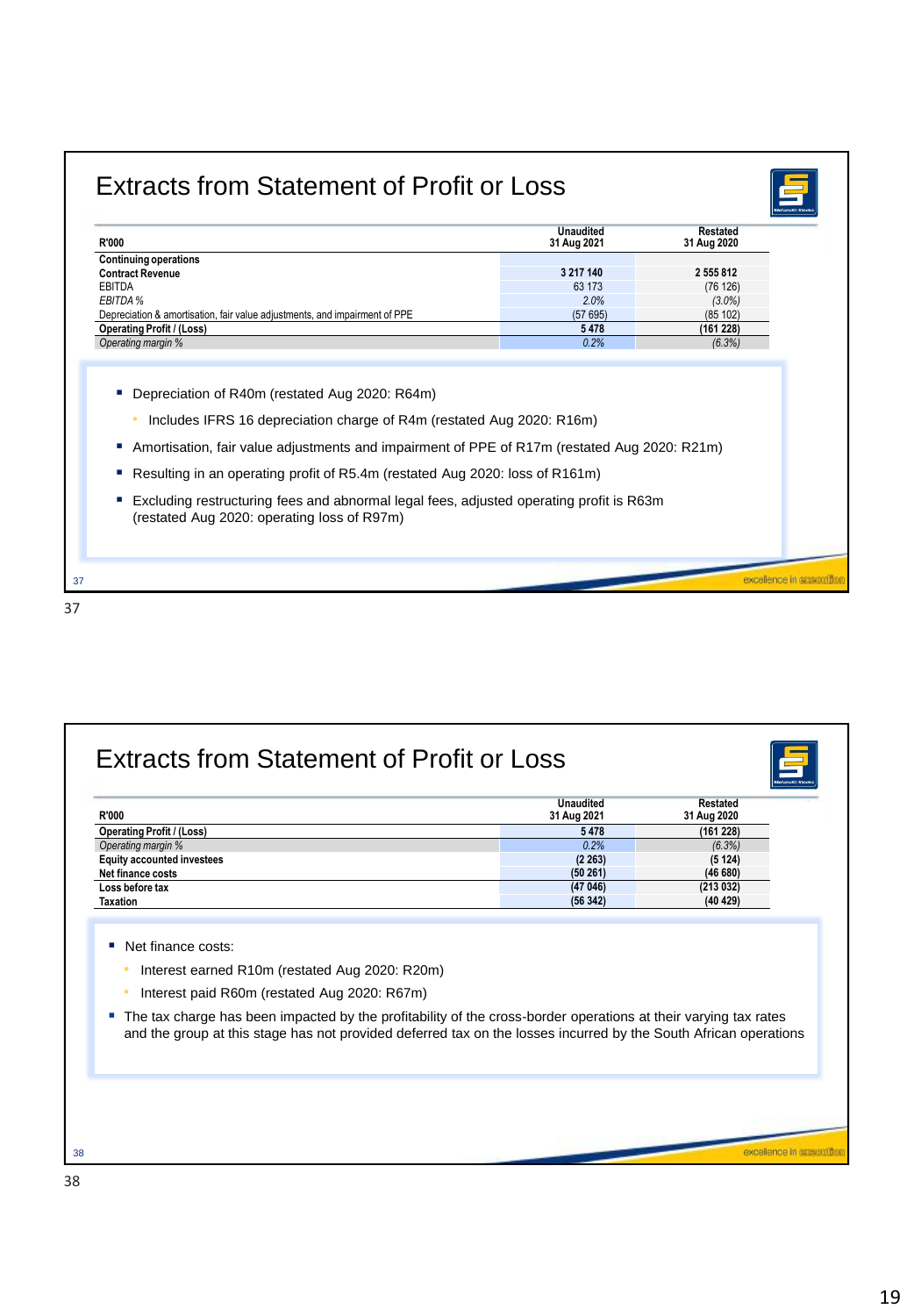## Extracts from Statement of Profit or Loss



| (253 461)<br>(103388)<br>Loss for the period<br>(85087)<br>4 1 8 0<br><b>Discontinued operations</b><br>(249 281)<br>Loss for the period total operations<br>(188475)<br>Loss attributable to ordinary shareholders<br>(188475)<br>(245951)<br>(112 257)<br>(214769)<br>Weighted average shares in issue<br>167 243 684<br>167 243 684<br>167 243 684<br>167 243 684<br>(61.82)<br>(151.55)<br>(112.69)<br>(147.06)<br>- Total operations (cents)<br>(59.88)<br>(133.60)<br>- Total operations (cents)<br>(67.12)<br>(128.42)<br>Loss for the period from continuing operations is R103m<br>a.<br>Discontinued operations reporting a loss of R85m<br>п<br>Loss for the period for total operations amounted to R188m<br>ш<br>HEPS continuing operations - loss of 59.88 cents per share<br>ш<br>HEPS total operations – loss of 67.12 cents per share<br>ш | <b>R'000</b>                                        | <b>Unaudited</b><br>31 Aug 2021 | <b>Restated</b><br>31 Aug 2020 |  |
|-------------------------------------------------------------------------------------------------------------------------------------------------------------------------------------------------------------------------------------------------------------------------------------------------------------------------------------------------------------------------------------------------------------------------------------------------------------------------------------------------------------------------------------------------------------------------------------------------------------------------------------------------------------------------------------------------------------------------------------------------------------------------------------------------------------------------------------------------------------|-----------------------------------------------------|---------------------------------|--------------------------------|--|
|                                                                                                                                                                                                                                                                                                                                                                                                                                                                                                                                                                                                                                                                                                                                                                                                                                                             |                                                     |                                 |                                |  |
|                                                                                                                                                                                                                                                                                                                                                                                                                                                                                                                                                                                                                                                                                                                                                                                                                                                             |                                                     |                                 |                                |  |
|                                                                                                                                                                                                                                                                                                                                                                                                                                                                                                                                                                                                                                                                                                                                                                                                                                                             |                                                     |                                 |                                |  |
|                                                                                                                                                                                                                                                                                                                                                                                                                                                                                                                                                                                                                                                                                                                                                                                                                                                             |                                                     |                                 |                                |  |
| Diluted weighted average shares in issue<br>EPS - Continuing operations (cents)<br>HEPS - Continuing operations (cents)                                                                                                                                                                                                                                                                                                                                                                                                                                                                                                                                                                                                                                                                                                                                     | Headline loss attributable to ordinary shareholders |                                 |                                |  |
|                                                                                                                                                                                                                                                                                                                                                                                                                                                                                                                                                                                                                                                                                                                                                                                                                                                             |                                                     |                                 |                                |  |
|                                                                                                                                                                                                                                                                                                                                                                                                                                                                                                                                                                                                                                                                                                                                                                                                                                                             |                                                     |                                 |                                |  |
|                                                                                                                                                                                                                                                                                                                                                                                                                                                                                                                                                                                                                                                                                                                                                                                                                                                             |                                                     |                                 |                                |  |
|                                                                                                                                                                                                                                                                                                                                                                                                                                                                                                                                                                                                                                                                                                                                                                                                                                                             |                                                     |                                 |                                |  |
|                                                                                                                                                                                                                                                                                                                                                                                                                                                                                                                                                                                                                                                                                                                                                                                                                                                             |                                                     |                                 |                                |  |
|                                                                                                                                                                                                                                                                                                                                                                                                                                                                                                                                                                                                                                                                                                                                                                                                                                                             |                                                     |                                 |                                |  |
|                                                                                                                                                                                                                                                                                                                                                                                                                                                                                                                                                                                                                                                                                                                                                                                                                                                             |                                                     |                                 |                                |  |
|                                                                                                                                                                                                                                                                                                                                                                                                                                                                                                                                                                                                                                                                                                                                                                                                                                                             |                                                     |                                 | excellence in appeal           |  |

| <b>R'000</b>                                              | <b>Unaudited</b><br>31 Aug 2021 | Audited<br>28 Feb 2021 |
|-----------------------------------------------------------|---------------------------------|------------------------|
| <b>ASSETS</b>                                             |                                 |                        |
| Non-current assets                                        |                                 |                        |
| Property, plant and equipment                             | 544 807                         | 608 411                |
| Goodwill and intangible assets                            | 378 487                         | 345 664                |
| Equity-accounted investees                                | 13 271                          | 25 703                 |
| Deferred tax assets                                       | 209 310                         | 231 872                |
| <b>Current assets</b>                                     |                                 |                        |
| <b>Bank balances</b>                                      | 530 761                         | 755 638                |
| Other current assets                                      | 2 390 843                       | 2 2 8 5 1 9 6          |
| Non-current assets held for sale and disposal groups      | 870 191                         | 1 053 068              |
| <b>TOTAL ASSETS</b>                                       | 4937670                         | 5 305 552              |
|                                                           |                                 |                        |
| <b>EQUITY AND LIABILITIES</b>                             |                                 |                        |
| <b>Capital and reserves</b>                               |                                 |                        |
| Ordinary shareholders' interest                           | 164 594                         | 352 568                |
| Non-current liabilities                                   |                                 |                        |
| Interest-bearing liabilities                              | 126 202                         | 182 821                |
| Excess billings over work done                            |                                 | 46 506                 |
| Provisions                                                |                                 | 40 376                 |
| <b>Current liabilities</b><br>Other current liabilities   | 2 784 837                       | 2651350                |
|                                                           | 1 135 314                       | 1 205 771              |
| Excess billings over work done<br>Provisions              | 515 804                         | 551 512                |
| Taxation                                                  | (16300)                         | (10079)                |
| Liabilities associated with disposal groups held for sale | 227 219                         | 284 727                |
| TOTAL EQUITY AND LIABILITIES                              | 4937670                         | 5 305 552              |
| Current interest-bearing liabilities                      | 1 377 132                       | 1 3 5 2 4 7 8          |
|                                                           |                                 |                        |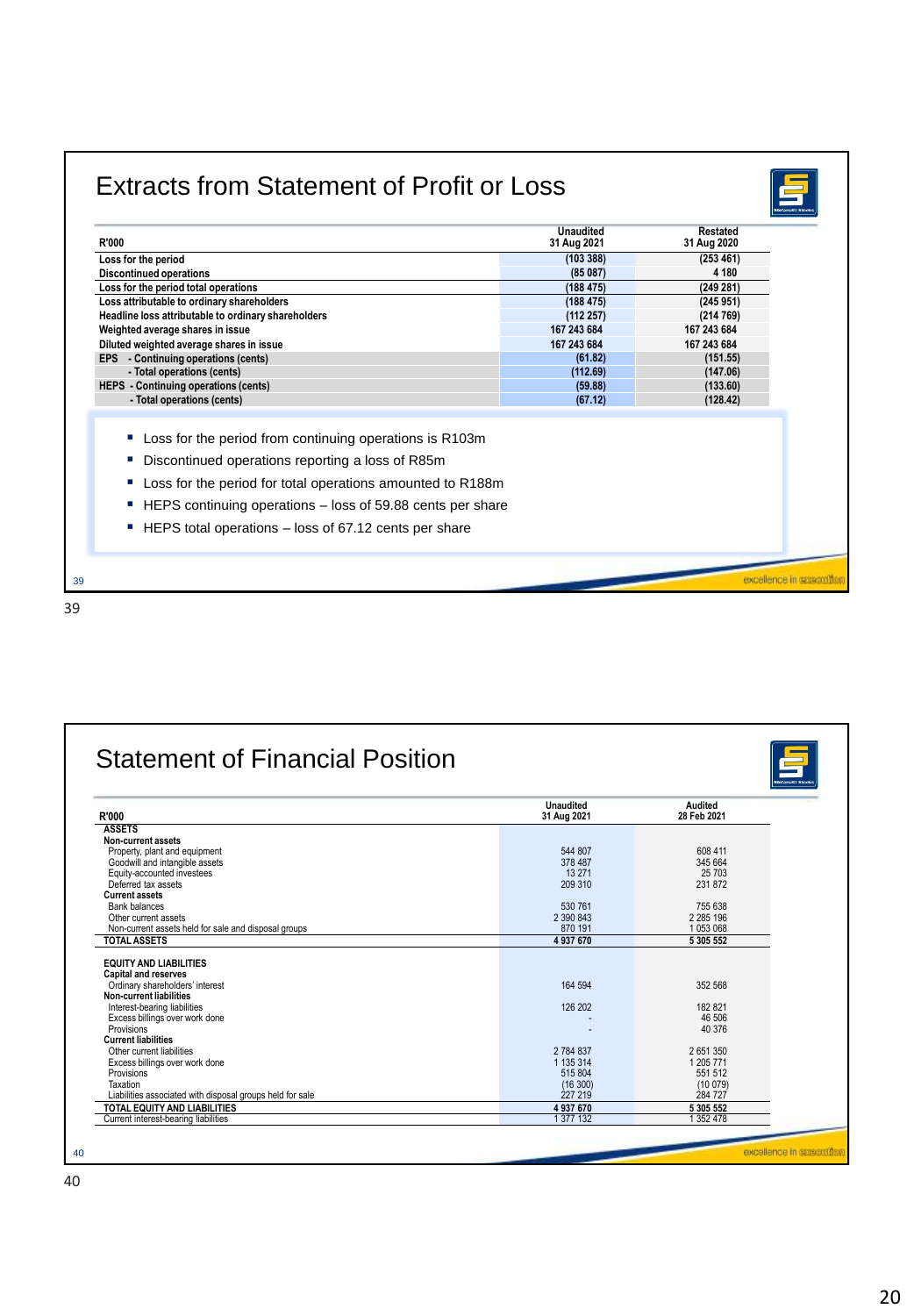| <b>R'000</b>                                                          | <b>Unaudited</b><br>31 Aug 2021 | <b>Audited</b><br>28 Feb 2021 |
|-----------------------------------------------------------------------|---------------------------------|-------------------------------|
| <b>ASSETS</b>                                                         |                                 |                               |
| Non-current assets                                                    |                                 |                               |
| Property, plant and equipment                                         | 544 807<br>378 487              | 608 411<br>345 664            |
| Goodwill and intangible assets<br>Equity-accounted investees          | 13 271                          | 25 703                        |
| Deferred tax assets                                                   | 209 310                         | 231 872                       |
| <b>Current assets</b>                                                 |                                 |                               |
| Other current assets                                                  | 2 390 843                       | 2 2 8 5 1 9 6                 |
| Non-current assets held for sale and disposal groups                  | 870 191                         | 1053068                       |
| Maintaining R7m (excluding IFRS 16 right-of-use assets)               |                                 |                               |
| Other current assets                                                  |                                 |                               |
| Inventories                                                           | 49 30 7                         | 59 594                        |
| Contracts in progress                                                 | 710 392                         | 610 758                       |
|                                                                       | 1 027 809                       | 1 106 091                     |
| Trade accounts receivable                                             |                                 | 508 753                       |
| Other receivables                                                     | 603 335                         |                               |
|                                                                       | 2 390 843                       | 2 2 8 5 1 9 6                 |
|                                                                       |                                 |                               |
| • Work in progress has increased to R710m                             |                                 |                               |
| • 7% reduction in trade accounts receivable                           |                                 |                               |
|                                                                       |                                 |                               |
| Debtors days (excluding retentions) decreased to 58 days from 75 days |                                 |                               |

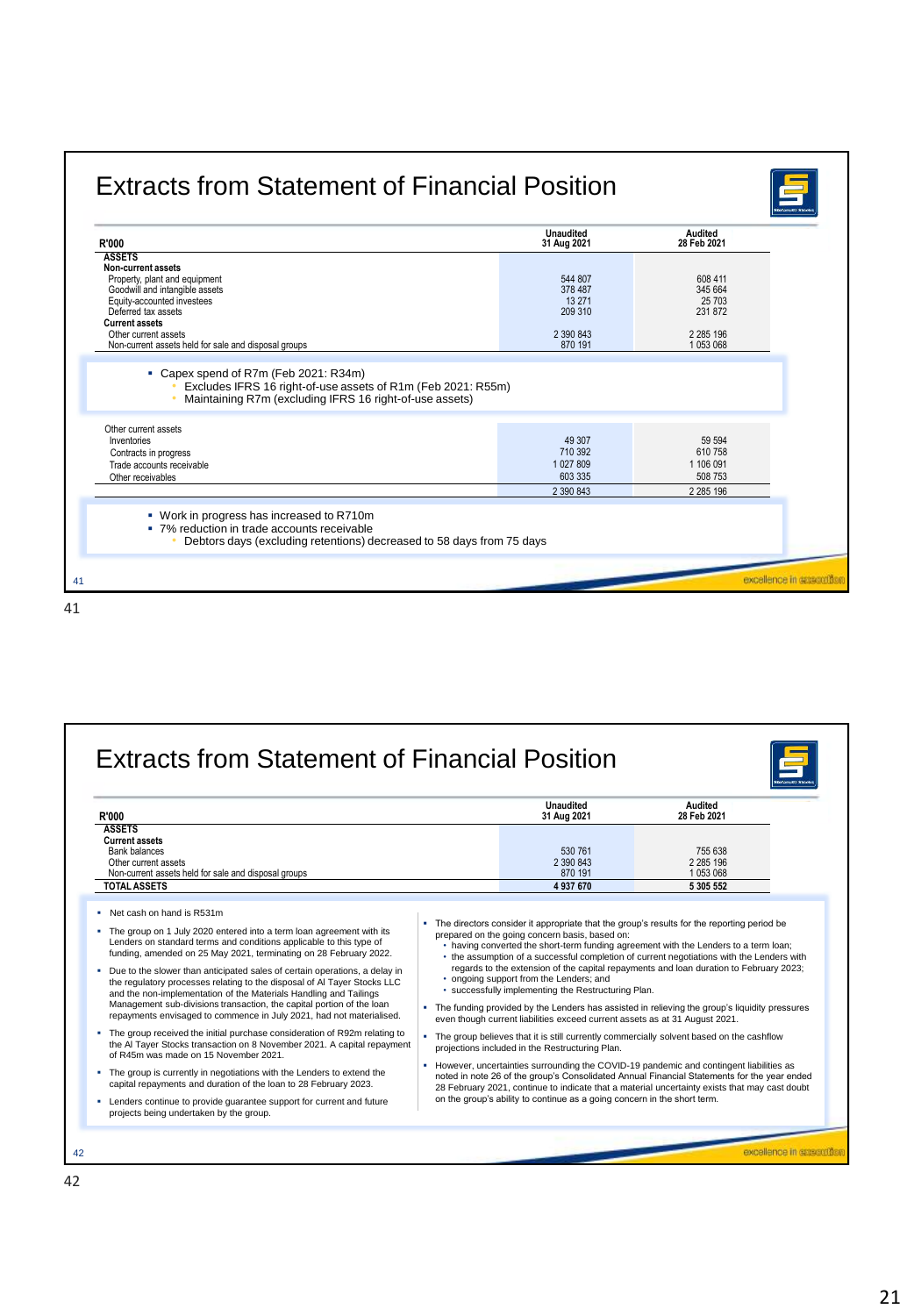| R'000                                                                                                                                                                            |                                                                                                             | <b>Unaudited</b><br>31 Aug 2021                       | Audited<br>28 Feb 2021                                |
|----------------------------------------------------------------------------------------------------------------------------------------------------------------------------------|-------------------------------------------------------------------------------------------------------------|-------------------------------------------------------|-------------------------------------------------------|
| Non-current liabilities<br>Interest-bearing liabilities<br>Excess billings over work done<br>Provisions                                                                          |                                                                                                             | 126 202                                               | 182 821<br>46 506<br>40 376                           |
| <b>Current liabilities</b><br>Other current liabilities<br>Excess billings over work done<br>Provisions<br>Taxation<br>Liabilities associated with disposal groups held for sale |                                                                                                             | 2784837<br>1 135 314<br>515 804<br>(16300)<br>227 219 | 2651350<br>1 205 771<br>551 512<br>(10079)<br>284 727 |
|                                                                                                                                                                                  | ■ Total interest bearing debt R1 522m (Feb 2021: R1 553m)                                                   |                                                       |                                                       |
| Including amounts due to:                                                                                                                                                        | - Term loan funding                                                                                         |                                                       | (R1 288m) - (Feb 2021: R1 321m)                       |
|                                                                                                                                                                                  | - IFRS 16 rental liability                                                                                  | (R53m)                                                | - (Feb 2021: R55m)                                    |
|                                                                                                                                                                                  | - VRP Settlement Agreement                                                                                  |                                                       | (R113m) - (Feb 2021: R111m)                           |
|                                                                                                                                                                                  | ■ Other current liabilities includes short term interest bearing liabilities of R1 377m (Feb 2021: R1 352m) |                                                       |                                                       |
|                                                                                                                                                                                  |                                                                                                             |                                                       |                                                       |

| <b>R'000</b>                                                                                                                                                                                                | <b>Unaudited</b><br>31 Aug 2021   | Audited<br>28 Feb 2021                             |  |
|-------------------------------------------------------------------------------------------------------------------------------------------------------------------------------------------------------------|-----------------------------------|----------------------------------------------------|--|
| <b>Non-current liabilities</b><br>Interest-bearing liabilities<br>Excess billings over work done<br>Provisions<br><b>Current liabilities</b><br>Other current liabilities<br>Excess billings over work done | 126 202<br>2 784 837<br>1 135 314 | 182821<br>46 506<br>40 376<br>2651350<br>1 205 771 |  |
| Provisions<br>Taxation<br>Liabilities associated with disposal groups held for sale                                                                                                                         | 515 804<br>(16300)<br>227 219     | 551 512<br>(10079)<br>284 727                      |  |
| ■ Trade payables, accruals and other current liabilities have increased from R1.3bn to R1.4bn                                                                                                               |                                   |                                                    |  |
| ■ Decrease in excess billings over work done of R117m<br>■ Contracting provisions decreased by R76m to R516m from R592m in Feb 2021                                                                         |                                   |                                                    |  |
| ■ Liabilities associated with disposal groups held for sale amount to R227m                                                                                                                                 |                                   |                                                    |  |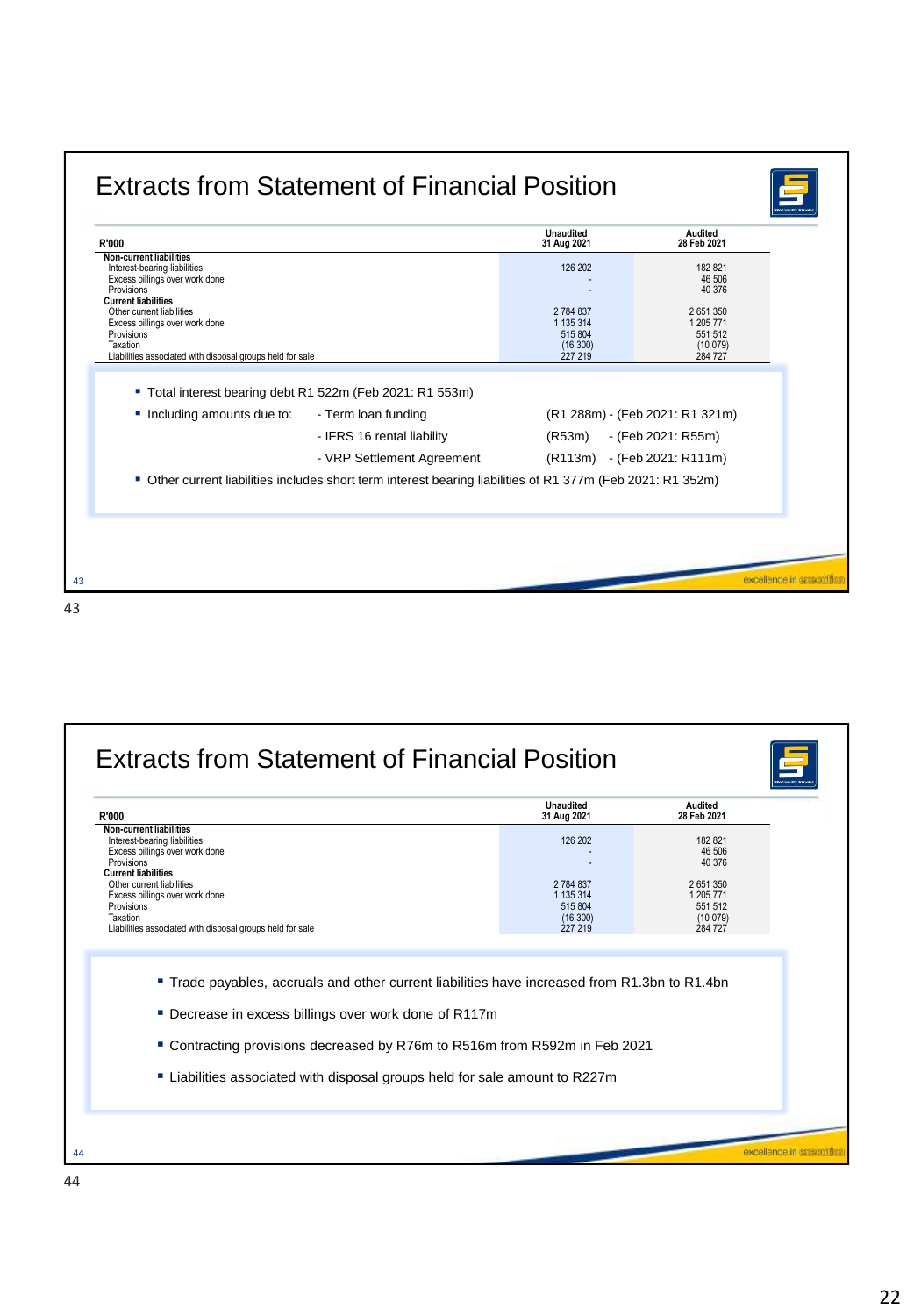

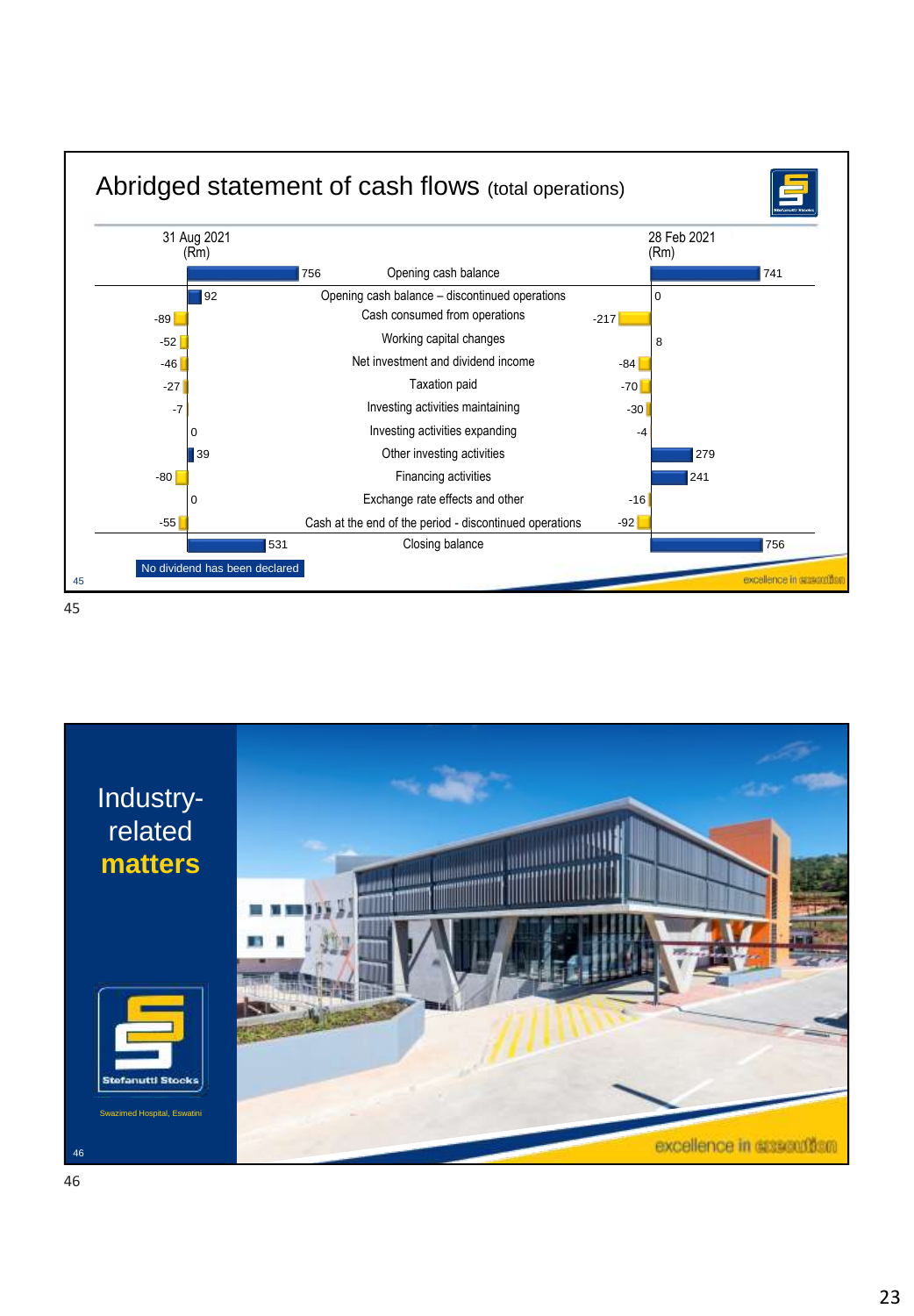

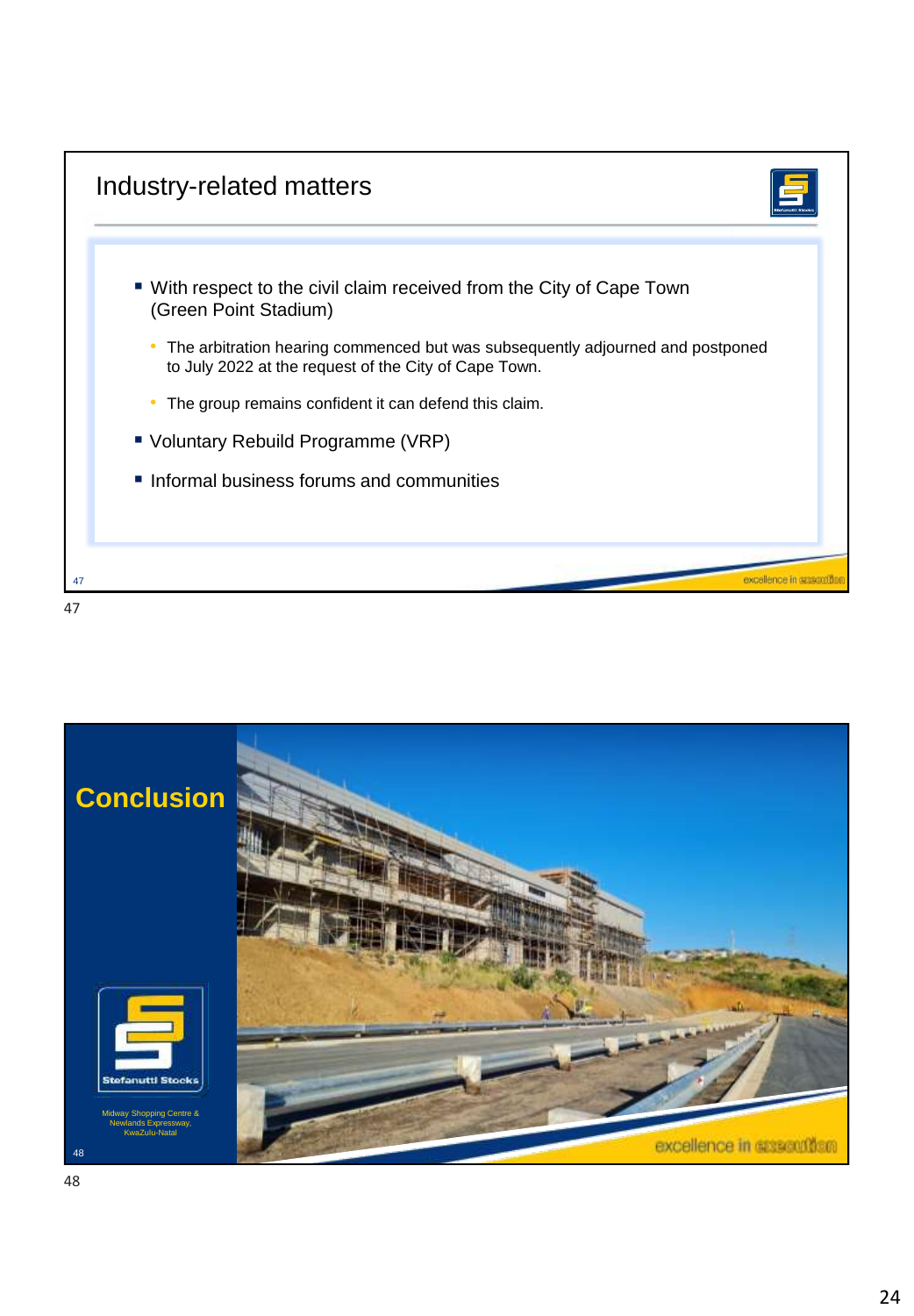| Conclusion |                                                                                                                                        |                   |
|------------|----------------------------------------------------------------------------------------------------------------------------------------|-------------------|
|            | <b>Successful implementation of the Restructuring Plan</b>                                                                             |                   |
|            | <b>Kusile Power Projects:</b><br>Resolve non-payment of measured work<br>. Pursue our contractual entitlements and compensation events |                   |
|            | Maintain focus on the collection of slow-paying receivables                                                                            |                   |
|            | No loss-making projects and return the group to profitability                                                                          |                   |
| 49<br>49   |                                                                                                                                        | excellence in agg |